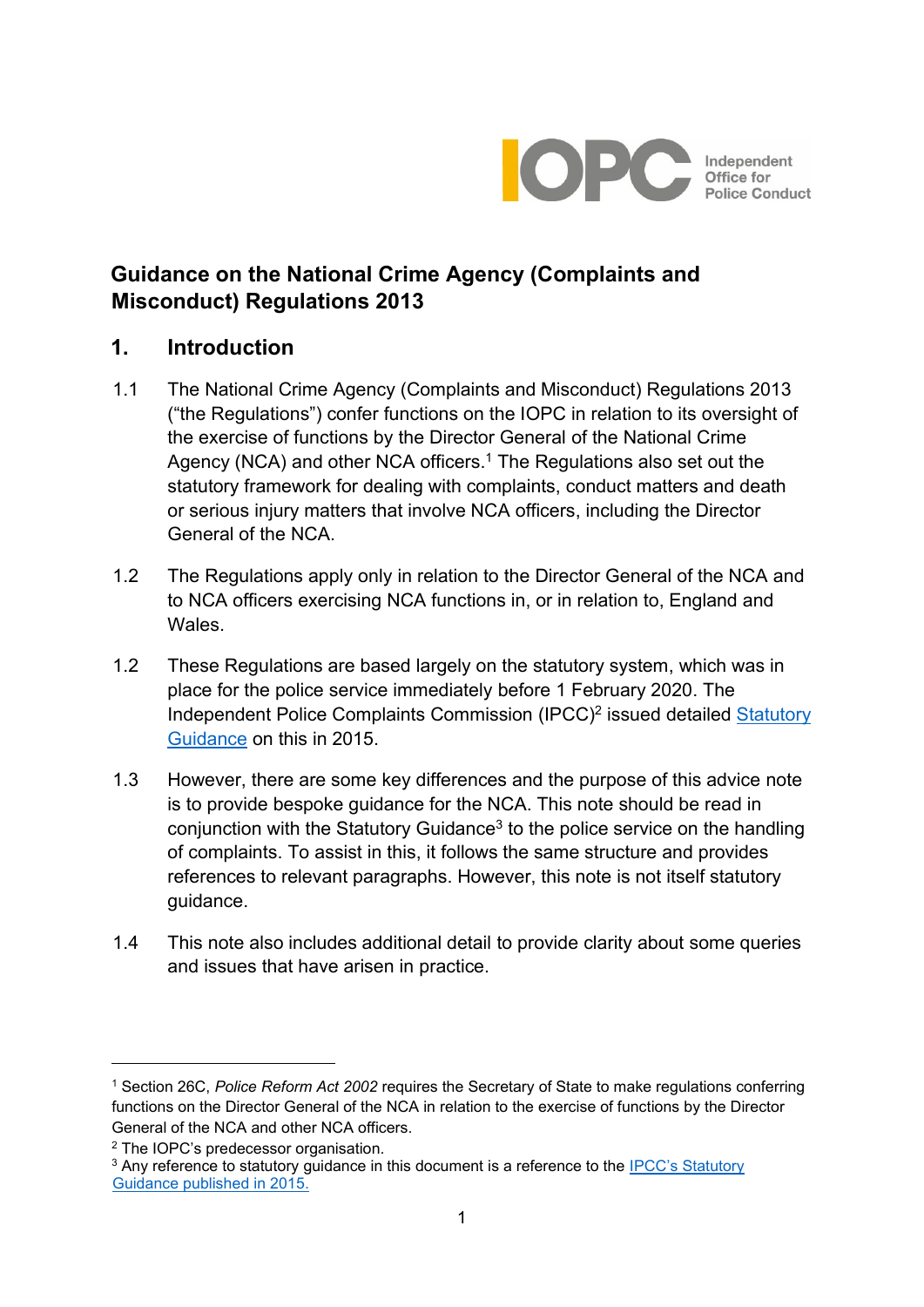1.5 The IOPC has also issued separate [guidelines on dealing with allegations of](http://www.ipcc.gov.uk/page/statutory-guidance) [discriminatory behaviour.](http://www.ipcc.gov.uk/page/statutory-guidance) 

# **2. Key definitions**

### *National Crime Agency*

2.1 The NCA is a crown body established under Part 1 of the *Crime and Courts Act 2013*. The NCA consists of NCA officers, and is under the direction and control of the Director General of the NCA. It is classified as a non-ministerial department.

### *Functions*

2.2 The term "functions" means all functions of any description, including powers and duties, whether conferred by an enactment or arising otherwise.<sup>4</sup>

# *NCA functions*

- 2.2 The term "NCA functions" means:
	- functions of the NCA
	- functions of the Director General of the NCA
	- functions of other NCA officers<sup>5</sup>

### *NCA complaint function*

2.3 The term "NCA complaint function" means a function in relation to the exercise of functions by the Director General of the NCA or any other NCA officer.<sup>6</sup>

# *NCA officer<sup>7</sup>*

- 2.4 The term "NCA officer" means:
	- (a) a person who has been appointed under paragraph 9 of Schedule 1 to the *Crime and Courts Act 2013* as an NCA officer
	- (b) a person who has been seconded to the NCA to serve as an NCA officer under paragraph 13 of Schedule 1 to the *Crime and Courts Act 2013*; and
	- (c) an NCA special

<sup>4</sup> Section 16(1), *Crime and Courts Act 2013*.

<sup>5</sup> Section 16(1), *Crime and Courts Act 2013*.

<sup>6</sup> Section 26C(9), *Police Reform Act 2002*.

<sup>7</sup> Regulation 2, The National Crime Agency (Complaints and Misconduct) Regulations 2013.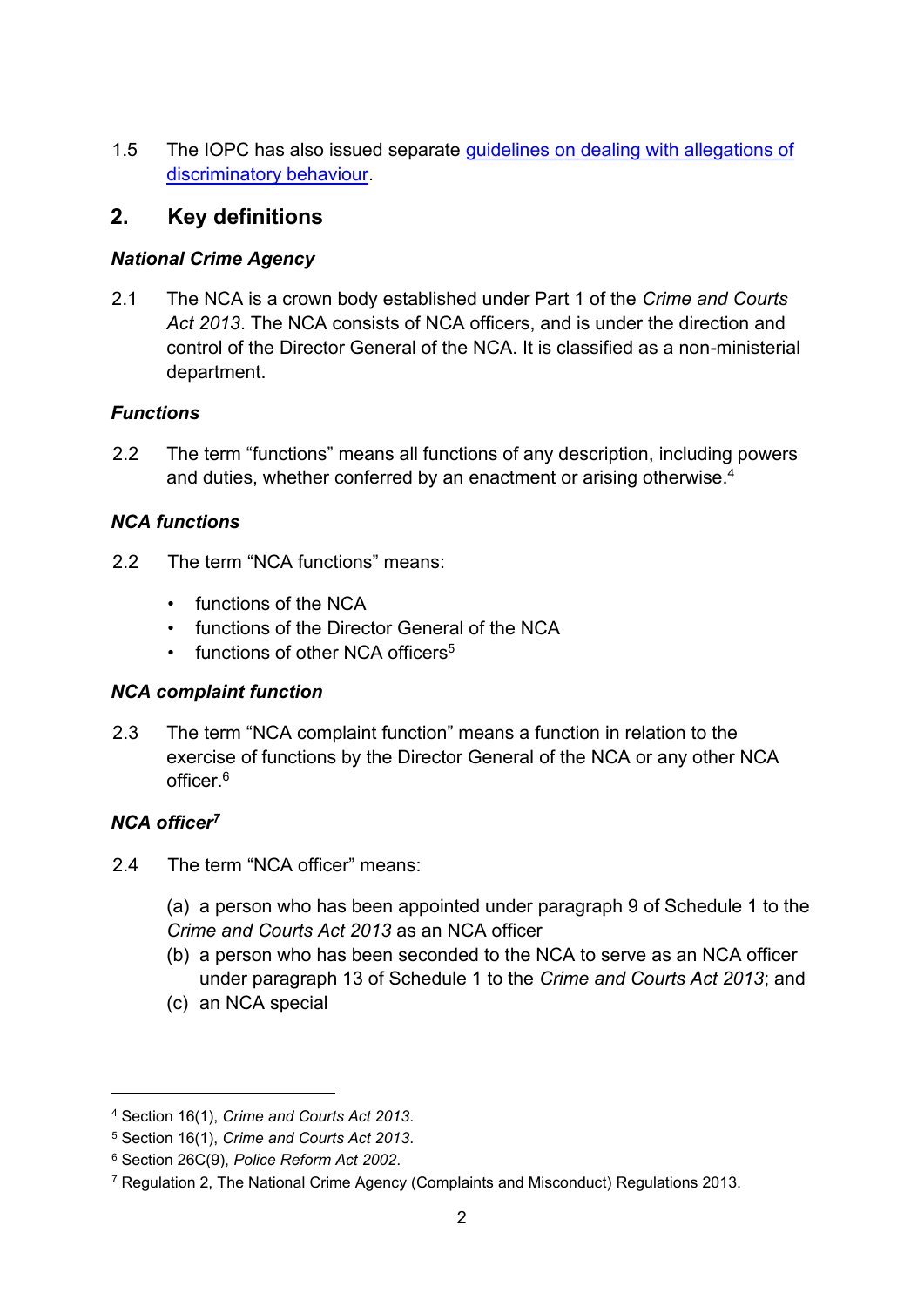2.5 The Regulations apply to all NCA officers and to the Director General of the NCA.

### *Senior officer*<sup>8</sup>

2.6 A senior officer means an NCA officer of at least Grade 1.

### *NCA standards<sup>9</sup>*

2.7 The Regulations refer to "NCA standards", which are the behaviours and standards in accordance with which the Director General of the NCA and an NCA officer are required to comply under NCA conduct and performance policies (for example, NCA values and, where applicable to an NCA officer, the civil service code).

### *Disciplinary proceedings*

2.8 For the Director General of the NCA and NCA officers, any reference to disciplinary proceedings means any proceedings or management process that considers a person's conduct to determine whether it is misconduct or gross misconduct and what, if any, action is to be taken as a result.<sup>10</sup>

### *Unsatisfactory performance proceedings*

2.9 For the Director General of the NCA and NCA officers, any reference to unsatisfactory performance proceedings means any proceedings or management process that considers a person's performance to determine whether it is unsatisfactory or not or what, if any, action is to be taken as a result.<sup>11</sup>

# **3. General information**

### *Transitional provisions<sup>12</sup>*

3.1 The Regulations came into effect on 7 October 2013; the same day the NCA formally began operating. Where a matter came to the attention of the Serious and Organised Crime Agency (SOCA) before 7 October 2013, it will not be dealt with under the Regulations. The matter will instead be dealt with in

<sup>8</sup> Regulation 2, The National Crime Agency (Complaints and Misconduct) Regulations 2013.

<sup>9</sup> Regulation 2, The National Crime Agency (Complaints and Misconduct) Regulations 2013*.*

<sup>10</sup> Regulation 2, The National Crime Agency (Complaints and Misconduct) Regulations 2013.

<sup>11</sup> Regulation 2, The National Crime Agency (Complaints and Misconduct) Regulations 2013*.*

<sup>12</sup> Regulation 3, The National Crime Agency (Complaints and Misconduct) Regulations 2013*.*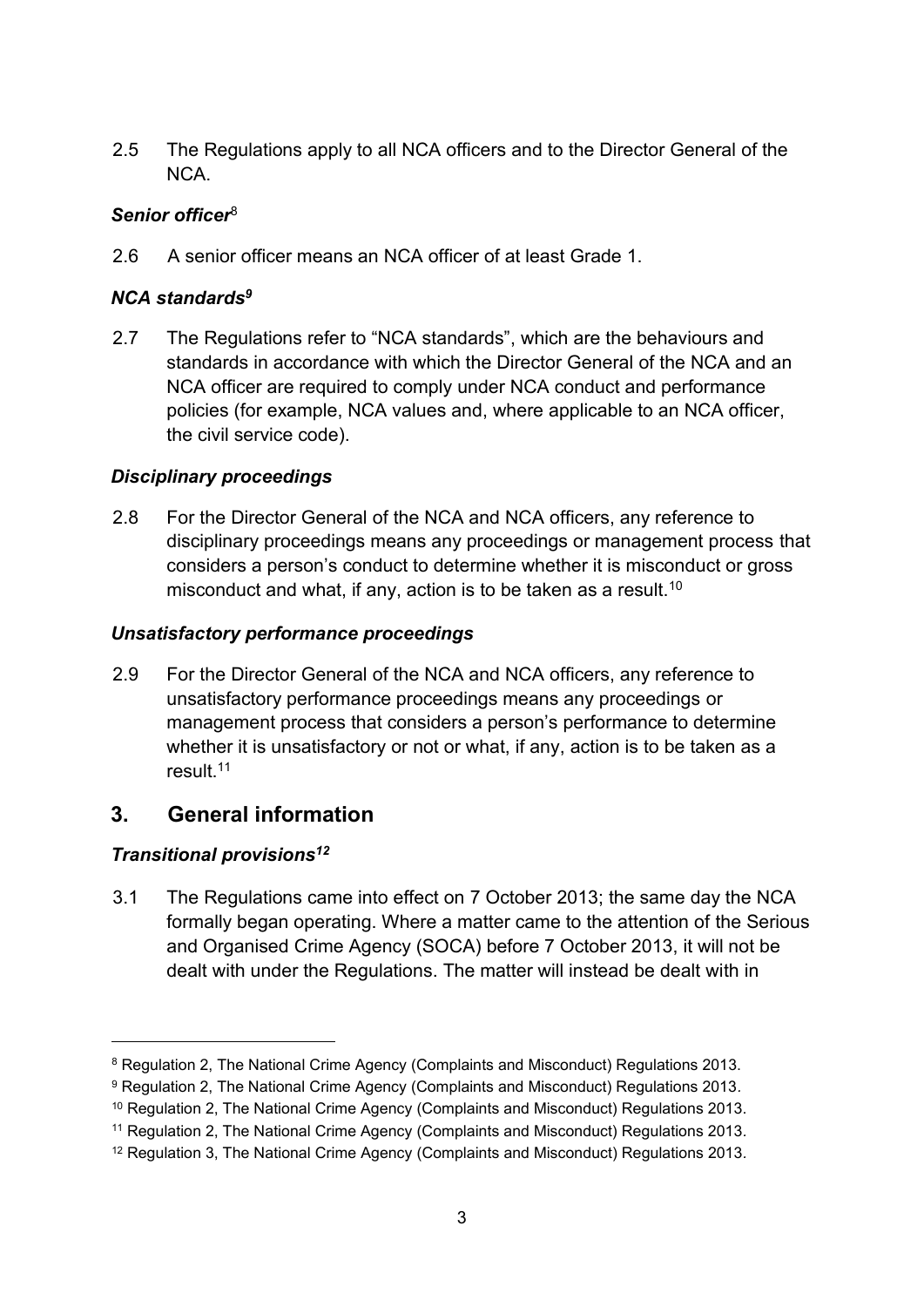accordance with the agreement, made under Section 26A of the *Police Reform Act 2002*, between SOCA and the IPCC.

### *Delegation<sup>13</sup>*

- 3.2 The Director General of the NCA may delegate any or all of the powers or duties conferred on the Director General of the NCA in the Regulations to an NCA officer who is:
	- a senior officer where a complaint or conduct matter relates to the conduct of a senior officer
	- an officer of at least Grade 2 in any other case
- 3.3 The Director General of the NCA must not delegate any powers or duties to an NCA officer whose involvement in that role could reasonably give rise to a concern about whether that NCA officer could act impartially, whether because that NCA officer has acted as investigating officer in the case or otherwise.
- 3.4 The Director General of the NCA may delegate all or any of their powers or duties in relation to the local resolution of complaints under the Regulations to any NCA officer.
- 3.5 The IOPC expects any delegation by the Director General of the NCA to be set out in a scheme of delegation to ensure that decisions are being made at an appropriate level by NCA officers. These officers should have a suitable level of training and experience, and meet the impartiality requirements above.

# *Complaints, conduct matters and DSI matters relating to a combination of NCA officers and people serving with the police*

3.6 Where there is a complaint, conduct matter or DSI matter that relates to a combination of NCA officers and people serving with the police, the Director General of the NCA is only the appropriate authority in relation to the NCA officers. The chief officer of the relevant police force will be the appropriate authority for any police officers. While the NCA and police may work together to carry out an investigation, the Director General of the NCA (or his/her delegate) should only make decisions and reach conclusions about an NCA officer. It will be for the chief officer of the police force to make determinations (for example whether there is a case to answer) for any police officers.

<sup>&</sup>lt;sup>13</sup> Regulation 80, The National Crime Agency (Complaints and Misconduct) Regulations 2013.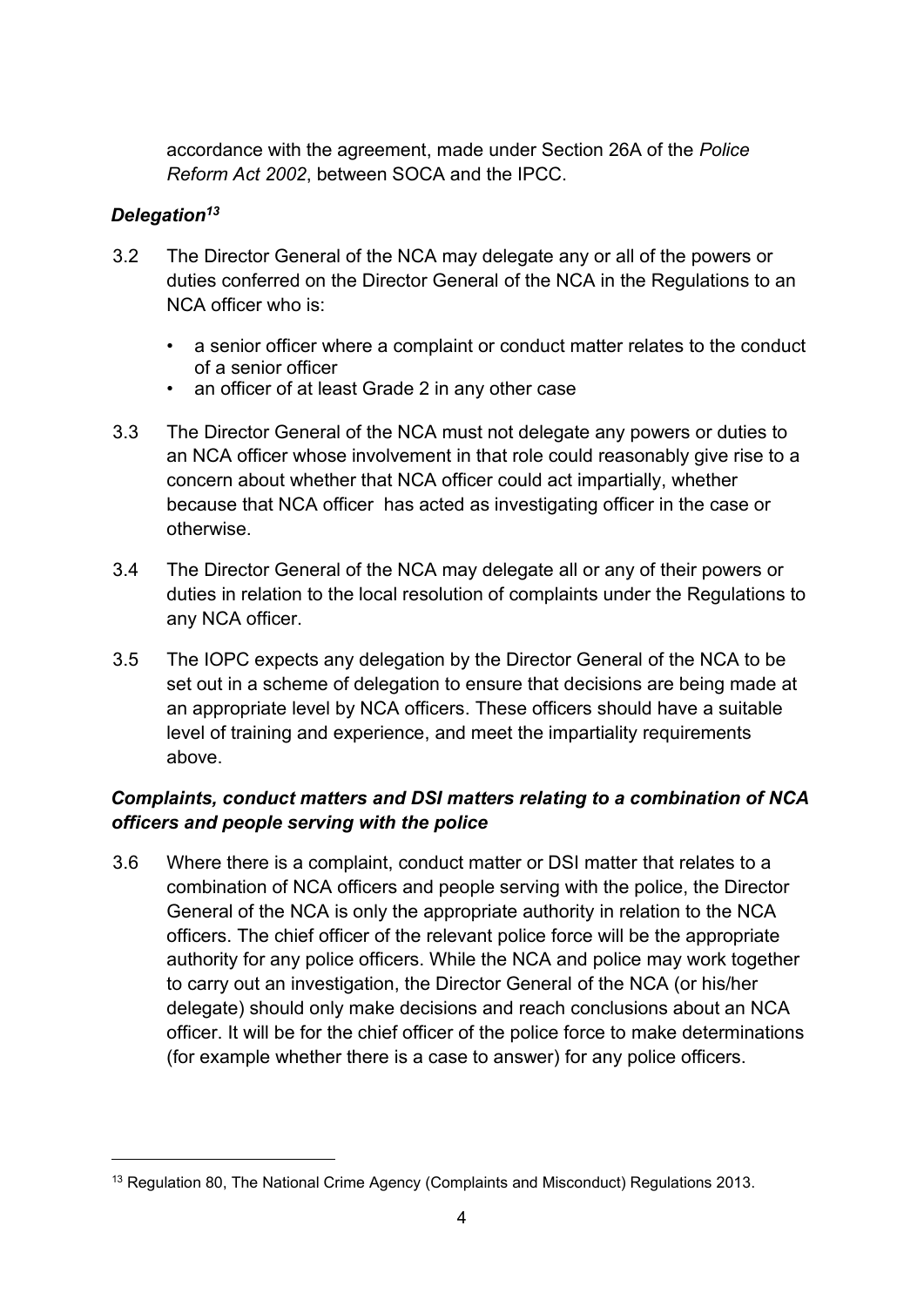### *Provision of information to the IOPC*

- 3.7 The *Police Reform Act 2002* permits an NCA officer (including the Director General of the NCA) to disclose information to the IOPC, or to a person acting on the IOPC's behalf, for the purposes of the exercise by the IOPC of an NCA complaints function.<sup>14</sup>
- 3.8 In addition, under the Regulations, the Director General of the NCA and NCA officers have a duty to provide the IOPC with all information and documents required by the IOPC to enable it to carry out its functions (as long as this is practicable).<sup>15</sup> Any sensitivity relating to the information provided should be communicated to the lead investigator or casework manager to ensure that the IOPC is aware of this. The IOPC may not disclose information provided by the NCA except as permitted by the Regulations or otherwise prescribed by law.<sup>16</sup> The exceptions to the duty to provide information will be considered by the IOPC before any information is communicated to the complainant or any other person.<sup>17</sup>
- 3.9 Both the ability of an NCA officer and the Director General of the NCA to voluntarily disclose information to the IOPC, and their duty to do so, are subject to the restrictions set out in Schedule 7 to the *Crime and Courts Act 2013*. 18

### *Complaints and conduct matters concerning a person who no longer works for the NCA*

3.10 Complaints and conduct matters that relate to the conduct of an NCA officer who has left the NCA since the time of the conduct must be handled in the same way under the Regulations as any other complaint or conduct matter. However, the appropriate authority will not be required to determine whether disciplinary proceedings should be brought against that NCA officer.<sup>19</sup>

<sup>14</sup> Section 26C(5), *Police Reform Act 2002.*

<sup>15</sup> Regulation 11, The National Crime Agency (Complaints and Misconduct) Regulations 2013.

<sup>&</sup>lt;sup>16</sup> Regulation 11, The National Crime Agency (Complaints and Misconduct) Regulations 2013.

<sup>17</sup> Regulation 16, The National Crime Agency (Complaints and Misconduct) Regulations 2013.

<sup>18</sup> Section 12, *Crime and Courts Act 2013*.

<sup>&</sup>lt;sup>19</sup> Regulation 75, The National Crime Agency (Complaints and Misconduct) Regulations 2013.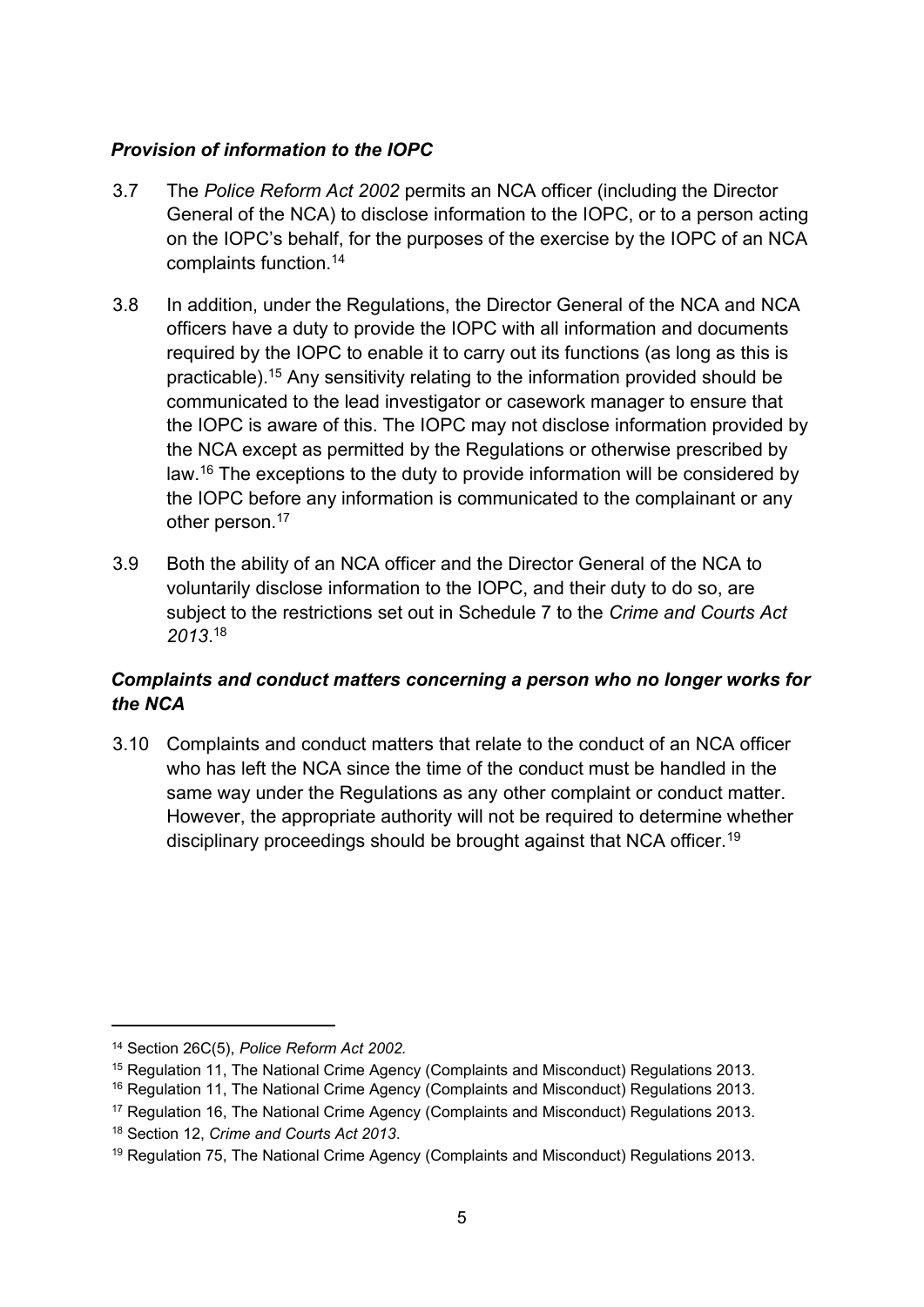# **4. Statutory Guidance considerations**

The following table sets out which parts of the IOPC's Statutory Guidance to the police service are analogous with the NCA system (albeit there are some differences in terminology and legal references).

| <b>Area</b>                                                 | Paragraph<br>numbers | <b>Relevant to</b><br><b>NCA</b>                     | <b>Notes</b>                                                                                                                                                              |
|-------------------------------------------------------------|----------------------|------------------------------------------------------|---------------------------------------------------------------------------------------------------------------------------------------------------------------------------|
| <b>Section 2: Promoting access</b>                          |                      |                                                      |                                                                                                                                                                           |
| The importance of an<br>accessible system                   | $2.2 - 2.4$          | Y                                                    |                                                                                                                                                                           |
| Providing information and<br>access                         | $2.5 - 2.10$         | Y                                                    |                                                                                                                                                                           |
| Complainants who need<br>additional assistance              | $2.11 - 2.16$        | Y                                                    |                                                                                                                                                                           |
| Complaints made by<br>children and young people<br>under 16 | 2.17-2.20            | Y                                                    |                                                                                                                                                                           |
| <b>Section 3: Complaints</b>                                |                      |                                                      |                                                                                                                                                                           |
| Initial handling of a<br>complaint                          | $3.3 - 3.8$          | Y                                                    |                                                                                                                                                                           |
| Definition of a complaint                                   | $3.9 - 3.10$         | Y                                                    |                                                                                                                                                                           |
| Who can complain?                                           | $3.11 - 3.16$        | Y, but not<br>the<br>information<br>in text<br>boxes | See sections 4.4 and 4.5<br>of this guidance note, the<br>exclusion referred to in<br>para 3.14 should be read<br>as a reference to section<br>4.5 of this guidance note. |
| Recording a complaint                                       | 3.17-3.26            | Y, except<br>paragraph<br>3.26                       | The conduct of NCA<br>officers while off duty<br>does not fall under the<br>regulations.                                                                                  |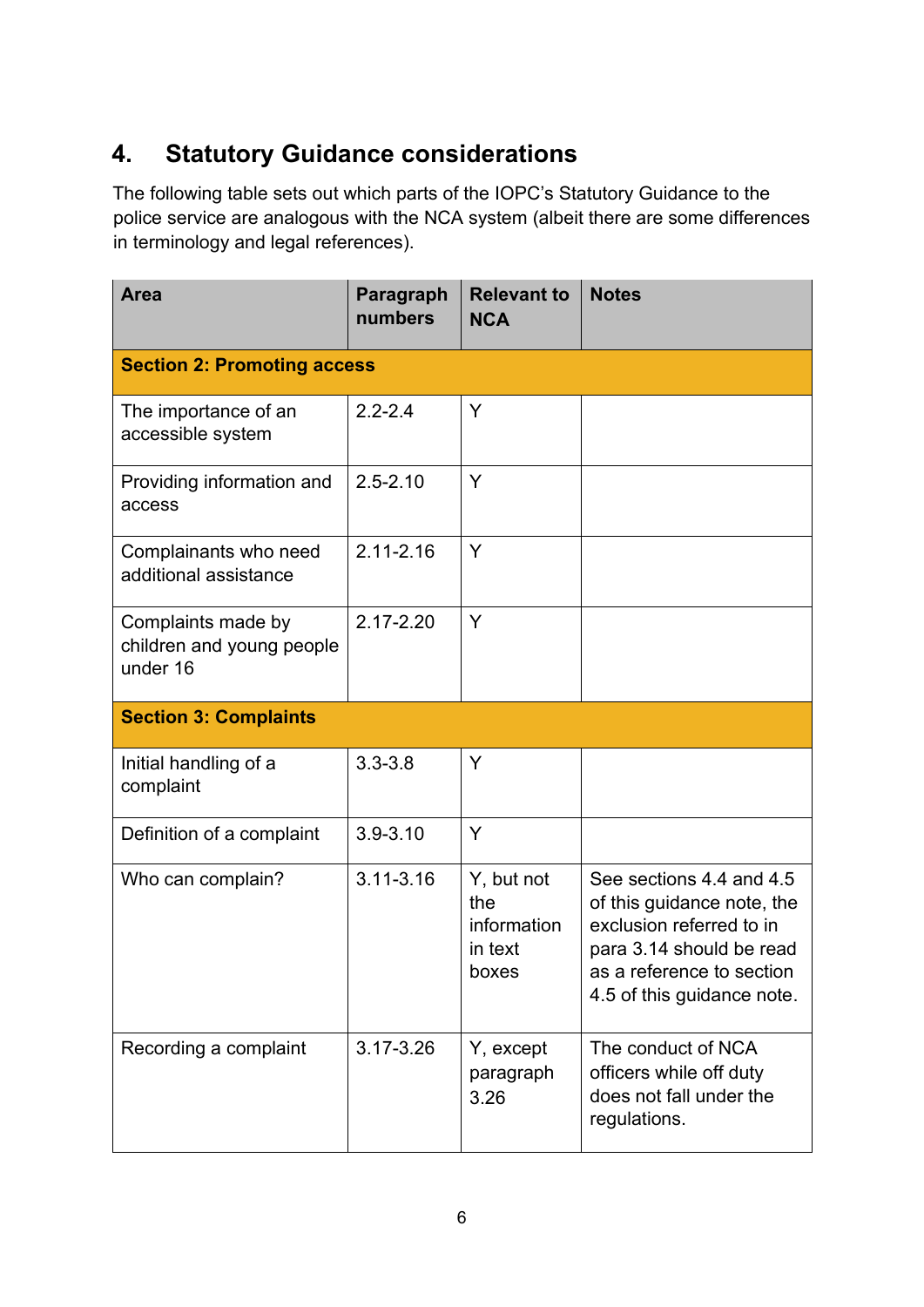| about<br>Complaints<br>discriminatory behaviour                               | 3.27-3.30       | Y |                                                                                                                                                                                                  |
|-------------------------------------------------------------------------------|-----------------|---|--------------------------------------------------------------------------------------------------------------------------------------------------------------------------------------------------|
| Who can be complained<br>about?                                               | 3.31-3.34       | N | Complaints can be made<br>about the Director<br>General of the NCA and<br>NCA officers - see<br>section 2.1 of this<br>guidance note. See also<br>sections 3.3 and 3.5 of<br>this guidance note. |
| Decisions not to notify or<br>record a complaint                              | text box<br>p24 | Y |                                                                                                                                                                                                  |
| Deciding how to handle a<br>complaint                                         | 3.35-3.38       | Y |                                                                                                                                                                                                  |
| <b>Section 4: Disapplication</b>                                              |                 |   |                                                                                                                                                                                                  |
| When can disapplication<br>be carried out by the<br>appropriate authority     | text box<br>p25 | Y |                                                                                                                                                                                                  |
| When the IPCC's<br>permission needs to be<br>obtained                         | $4.3 - 4.6$     | Y |                                                                                                                                                                                                  |
| Grounds for disapplication                                                    | 4.7-4.19        | Y |                                                                                                                                                                                                  |
| Partial disapplication                                                        | 4.20            | Y |                                                                                                                                                                                                  |
| Appeals against the<br>decision to subject the<br>complaint to disapplication | 4.21            | Y |                                                                                                                                                                                                  |
| <b>Section 5: Local handling</b>                                              |                 |   |                                                                                                                                                                                                  |
| Introductory paragraphs                                                       | $5.1 - 5.7$     | Y | See also section 4.6 of<br>this guidance note $-$ <i>Who</i>                                                                                                                                     |
| Local resolution                                                              | $5.8 - 5.9$     | Y |                                                                                                                                                                                                  |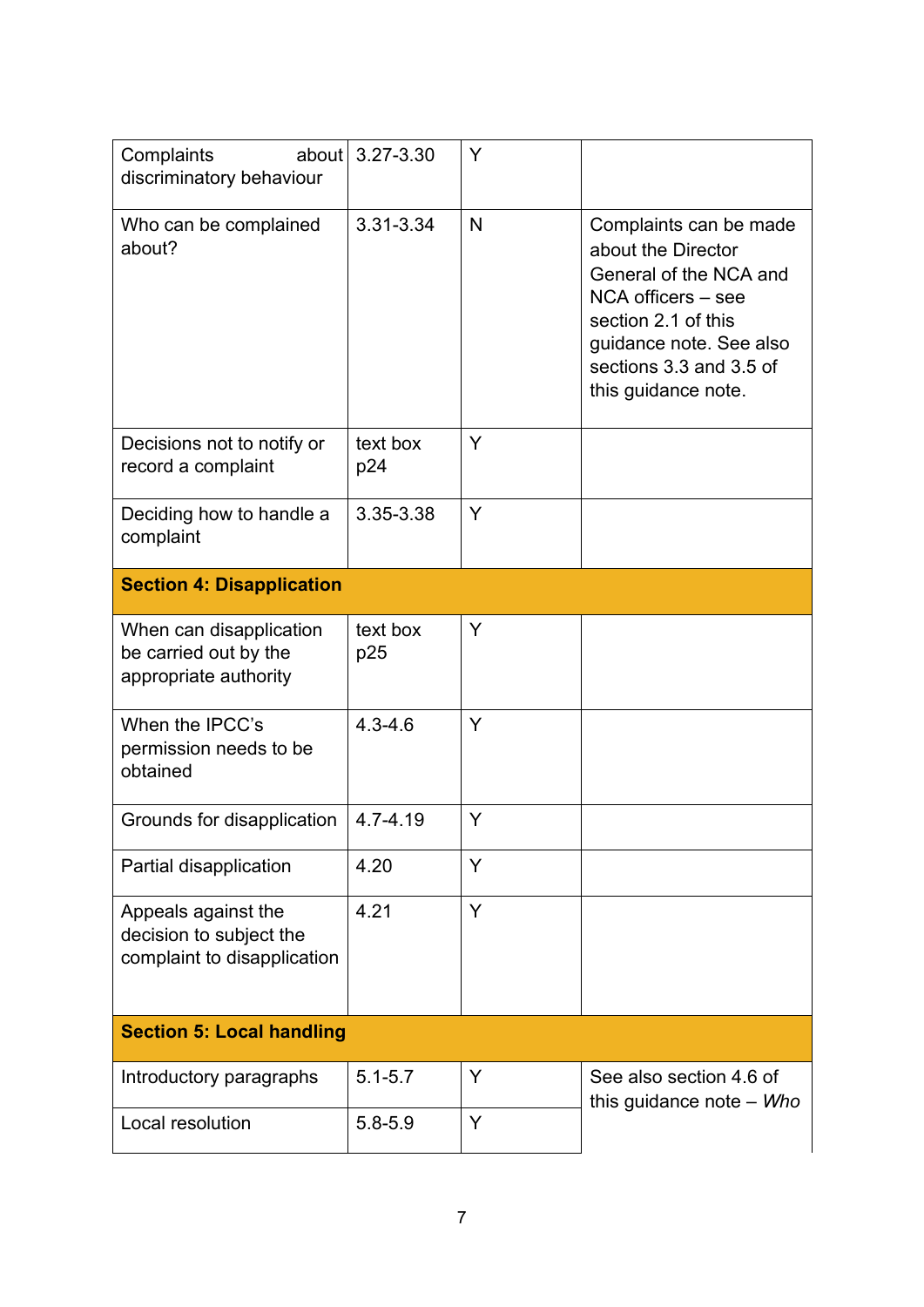| Complaints suitable for<br>local resolution                                | 5.10-5.12                         | Y | can carry out local<br>resolution.                                    |  |  |
|----------------------------------------------------------------------------|-----------------------------------|---|-----------------------------------------------------------------------|--|--|
| Local resolution following<br>referral                                     | 5.13-5.14                         | Y | Note also that the<br>procedures mentioned in<br>para 5.9 will be the |  |  |
| Ways of resolving the<br>complaint                                         | 5.15-5.16                         | Y | relevant NCA procedures<br>for dealing with<br>performance-related    |  |  |
| <b>Action plans</b>                                                        | 5.17-5.18                         | Y | matters.                                                              |  |  |
| Communication                                                              | 5.19                              | Y |                                                                       |  |  |
| <b>Statements</b>                                                          | 5.20                              | Y |                                                                       |  |  |
| Appeal against local<br>resolution                                         | 5.21-5.22                         | Y |                                                                       |  |  |
| It is not possible to locally<br>resolve the complaint                     | 5.23-5.25                         | Y |                                                                       |  |  |
|                                                                            | <b>Section 6: Conduct matters</b> |   |                                                                       |  |  |
| Definition of a conduct<br>matter                                          | $6.3 - 6.4$                       | Y |                                                                       |  |  |
| Recording a conduct<br>matter                                              | $6.5 - 6.10$                      | Y |                                                                       |  |  |
| Conduct matters involving<br>allegations of<br>discrimination              | 6.11                              | Y |                                                                       |  |  |
| Conduct matters relating<br>to people who no longer<br>work for the police | 6.12                              | Y |                                                                       |  |  |
| <b>Section 7: Death or serious injury matters</b>                          |                                   |   |                                                                       |  |  |
| Definition of a DSI matter                                                 | text box<br>p40                   | Y |                                                                       |  |  |
| Recording a DSI matter                                                     | 7.3                               | Y |                                                                       |  |  |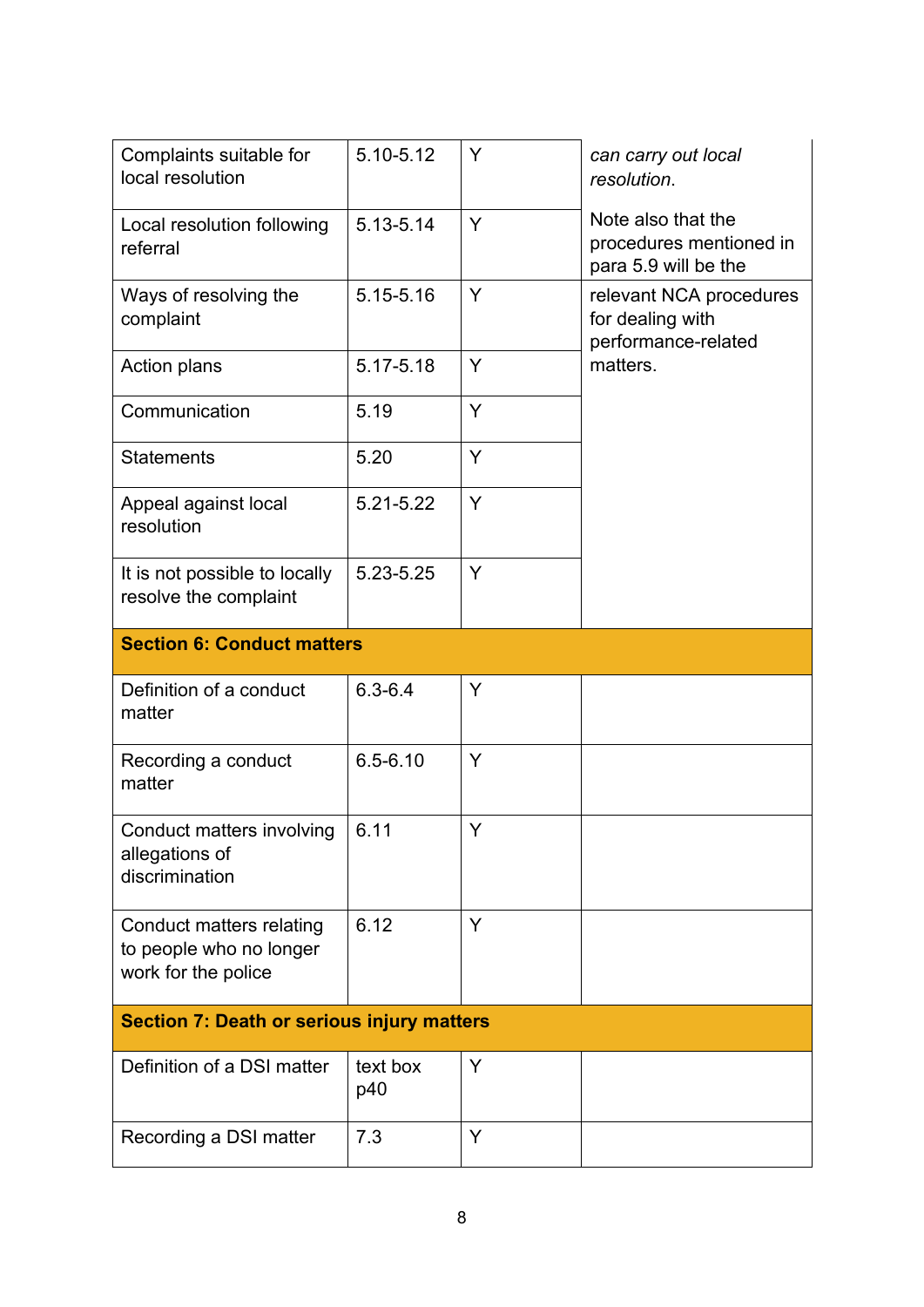| <b>Section 8: Referrals</b>                                                                                             |                          |                                  |                                                                                                                                                           |
|-------------------------------------------------------------------------------------------------------------------------|--------------------------|----------------------------------|-----------------------------------------------------------------------------------------------------------------------------------------------------------|
| Matters that must be<br>referred to the IPCC,<br>including definitions of<br>mandatory referral criteria<br>and call in | $8.3 - 8.21$             | Y                                | Parts of this section are<br>included in this guidance<br>note. See also sections<br>4.11 and 4.12 of NCA<br>guidance note for<br>additional information. |
| Deadlines for referral                                                                                                  | 8.22-8.24                | Y                                |                                                                                                                                                           |
| Voluntary referrals                                                                                                     | 8.25-8.26                | Y                                |                                                                                                                                                           |
| Referral of complaints<br>about direction and control                                                                   | 8.27                     | N                                |                                                                                                                                                           |
| Notification of referral                                                                                                | <b>Text boxes</b><br>p49 | Y                                |                                                                                                                                                           |
| Determining whether and<br>how a matter should be<br>investigated                                                       | 8.28-8.29                | Y                                |                                                                                                                                                           |
| <b>Section 9: Investigations</b>                                                                                        |                          |                                  |                                                                                                                                                           |
| Purpose of an<br>investigation                                                                                          | 9.2                      | Y                                | An investigation does not<br>have to reach a<br>conclusion about whether<br>there is unsatisfactory<br>performance.                                       |
| Appointment of a person<br>to carry out the<br>investigation                                                            | $9.3 - 9.6$              | Y (except<br>second text<br>box) | Instead of second text<br>box see, section 4.14 of<br>this guidance note.                                                                                 |
| Terms of reference                                                                                                      | $9.7 - 9.9$              | Y                                |                                                                                                                                                           |
| Keeping an audit trail                                                                                                  | 9.10-9.13                | Y                                |                                                                                                                                                           |
| The scope of the<br>investigation                                                                                       | 9.14-9.16                | Y                                |                                                                                                                                                           |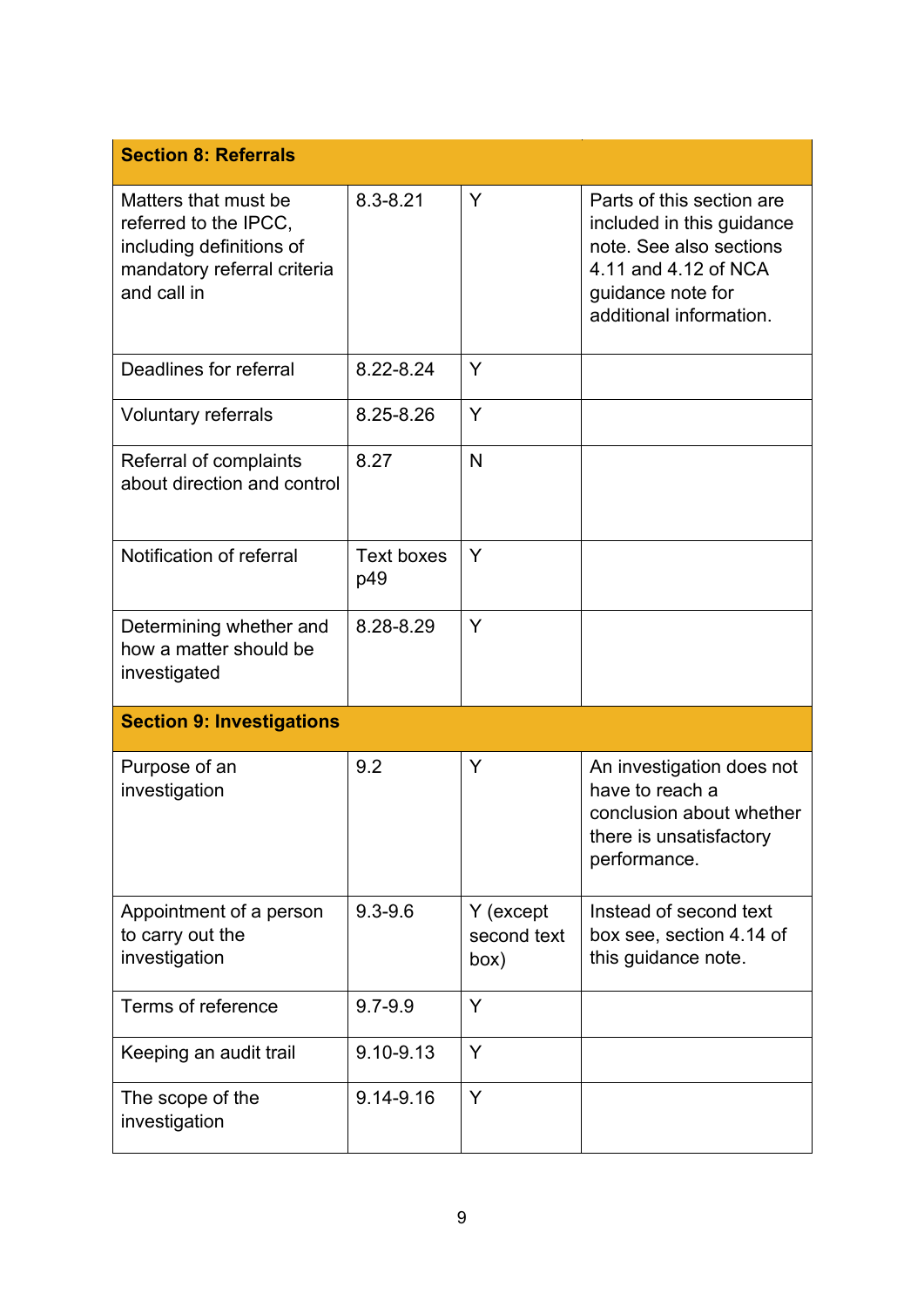| Allegations involving<br>discrimination                            | 9.17-9.23 | Y                 |                                                                                                                                                                             |
|--------------------------------------------------------------------|-----------|-------------------|-----------------------------------------------------------------------------------------------------------------------------------------------------------------------------|
| Death or serious injury<br>matters turning into<br>conduct matters | 9.24-9.28 | Y                 |                                                                                                                                                                             |
| Special requirements                                               | 9.29-9.34 | Y                 | Special requirements can<br>be applied (where<br>appropriate) to any<br>complaint investigation in<br>relation to the Director<br>General of the NCA, or an<br>NCA officer. |
| Severity assessments                                               | 9.35-9.42 | 9.36-9.38<br>only | See section 4.15 of this<br>guidance note for further<br>information about severity<br>assessments in relation<br>to the NCA.                                               |
| Notices of investigation                                           | 9.43      | N                 | See section 4.16 of this<br>guidance note.                                                                                                                                  |
| Representations to the<br>investigator                             | 9.44      | Y                 | The time period for<br>providing any relevant<br>statement or document<br>will be the time period set<br>out in the notice of<br>investigation.                             |
| <b>Interviews</b>                                                  | 9.45-9.51 | Y                 |                                                                                                                                                                             |
| Power to suspend an<br>investigation or other<br>procedure         | 9.52-9.60 | Y                 |                                                                                                                                                                             |
| Resumption of a complaint<br>after criminal proceedings            | 9.61-9.63 | Y                 |                                                                                                                                                                             |
| Suspension of officers and<br>special constables                   | 9.64      | N                 | NCA regulations do not<br>cover suspension.                                                                                                                                 |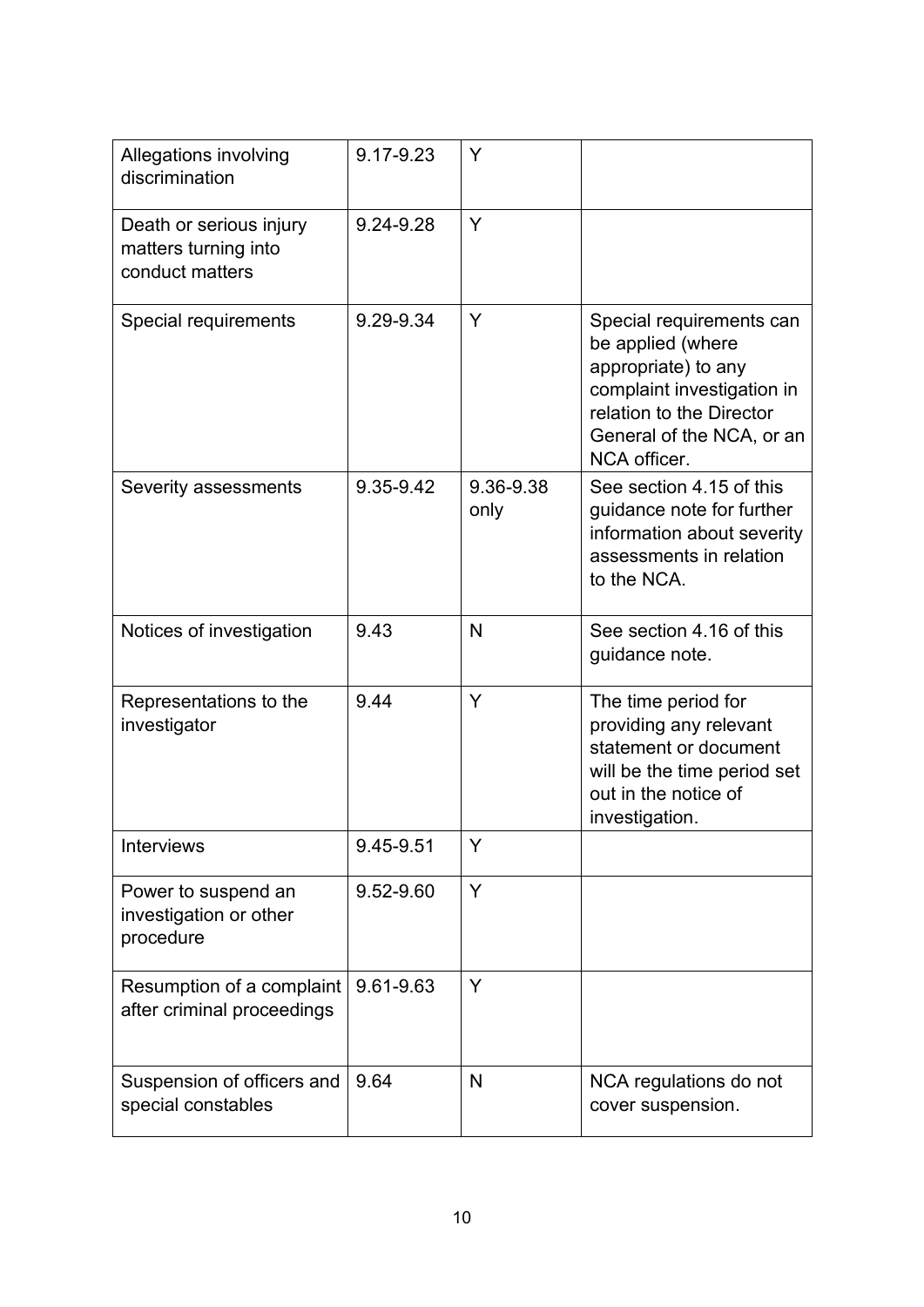| Providing information /<br>communication                                         | 9.65-9.72          | Y | See also section 4.18 of<br>this guidance note. |
|----------------------------------------------------------------------------------|--------------------|---|-------------------------------------------------|
| <b>Section 10: Discontinuances</b>                                               |                    |   |                                                 |
| When can an<br>investigation be<br>discontinued by the<br>appropriate authority? | text box<br>p68    | Y |                                                 |
| When the IPCC's<br>permission needs to be<br>obtained                            | $10.2 - 10.3$      | Y |                                                 |
| Requirement to obtain<br>representations from the<br>complainant                 | 10.4               | Y |                                                 |
| Grounds for<br>discontinuance                                                    | 10.5-10.15         | Y |                                                 |
| Notification                                                                     | text box<br>p72    | Y |                                                 |
| Action to be taken<br>following a discontinuance                                 | $10.16 -$<br>10.17 | Y |                                                 |
| Appeal against the<br>decision to discontinue                                    | 10.18              | Y |                                                 |
| <b>Section 11: Concluding the investigation</b>                                  |                    |   |                                                 |
| The investigation report<br>including content and<br>conclusions                 | 11.2-11.41         | Y |                                                 |
| Criticism                                                                        | $11.42 -$<br>11.43 | Y |                                                 |
| Who receives the report?                                                         | text box<br>p84    | Y |                                                 |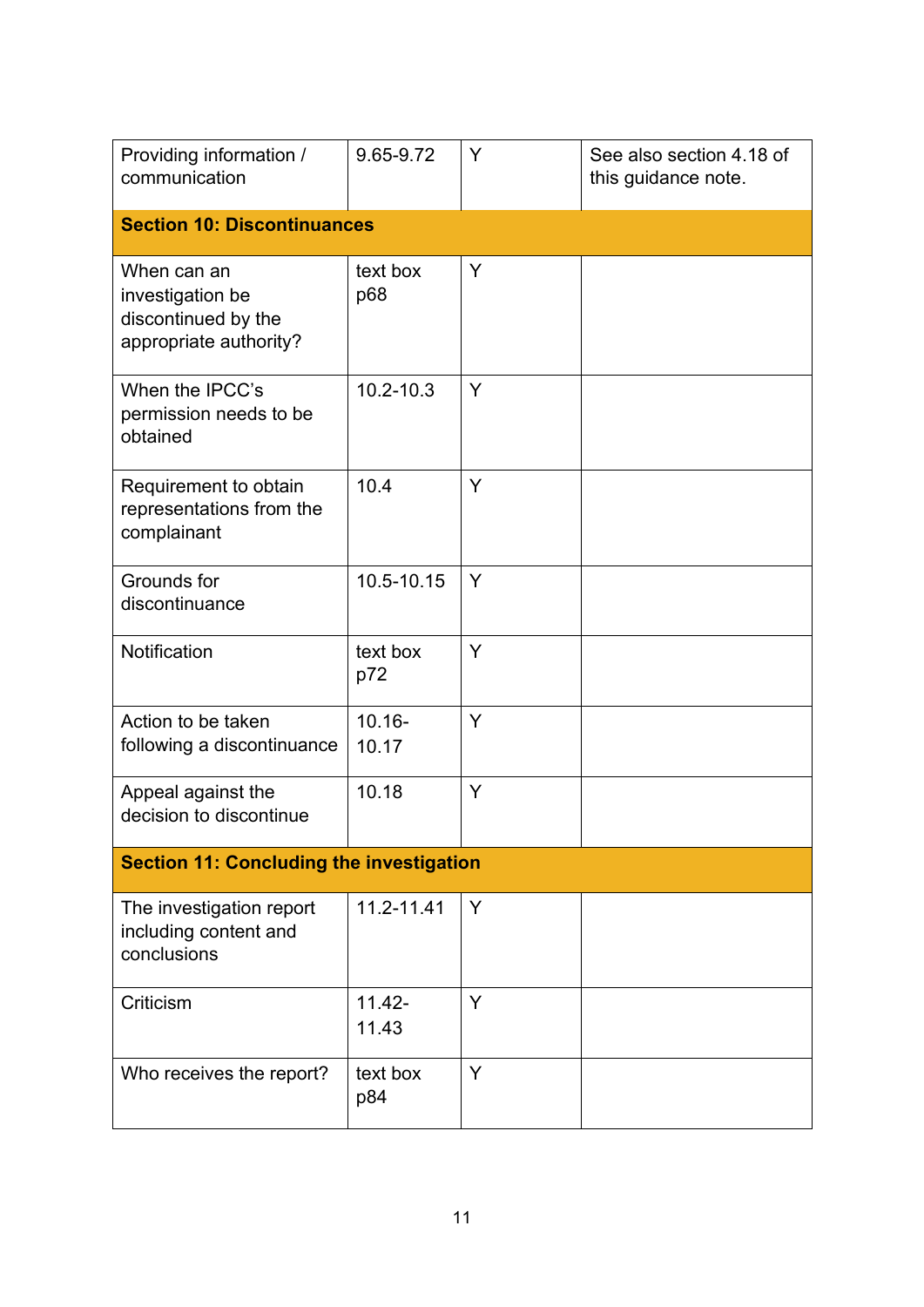| What does the IPCC<br>expect the appropriate<br>authority to do with the<br>report?                                                                                                                           | $11.44 -$<br>11.48 | Y                                  |                                                                                                                     |
|---------------------------------------------------------------------------------------------------------------------------------------------------------------------------------------------------------------|--------------------|------------------------------------|---------------------------------------------------------------------------------------------------------------------|
| Death or serious injury<br>investigation outcomes                                                                                                                                                             | 11.49-<br>11.51    | Y                                  |                                                                                                                     |
| Publication                                                                                                                                                                                                   | 11.52              | Y                                  |                                                                                                                     |
| <b>Section 12: Action after the investigation</b>                                                                                                                                                             |                    |                                    |                                                                                                                     |
| Communication with the<br>complainant and<br>interested persons after<br>the conclusion of the<br>investigation                                                                                               | 12.3-12.9          | Y                                  |                                                                                                                     |
| Apologies                                                                                                                                                                                                     | $12.10 -$<br>12.14 | Y                                  |                                                                                                                     |
| <b>Outcomes for individuals</b><br>including allegations<br>involving discrimination,<br>special case procedures,<br>unsatisfactory<br>performance procedures,<br>public hearings and<br>criminal proceedings | $12.15 -$<br>12.43 | 12.18-12.24<br>and 12.37-<br>12.43 | <b>Outcomes for individuals</b><br>will be in accordance with<br>the NCA disciplinary and<br>performance processes. |
| Learning lessons                                                                                                                                                                                              | $12.44 -$<br>12.58 | Y                                  |                                                                                                                     |
| <b>IPCC</b> recommendations<br>under paragraph 28A of<br>Schedule 3                                                                                                                                           | 12.59-<br>12.63    | N                                  | This provision is not<br>included in NCA<br>regulations.                                                            |
| Inquest proceedings                                                                                                                                                                                           | $12.64 -$<br>12.67 | Y                                  |                                                                                                                     |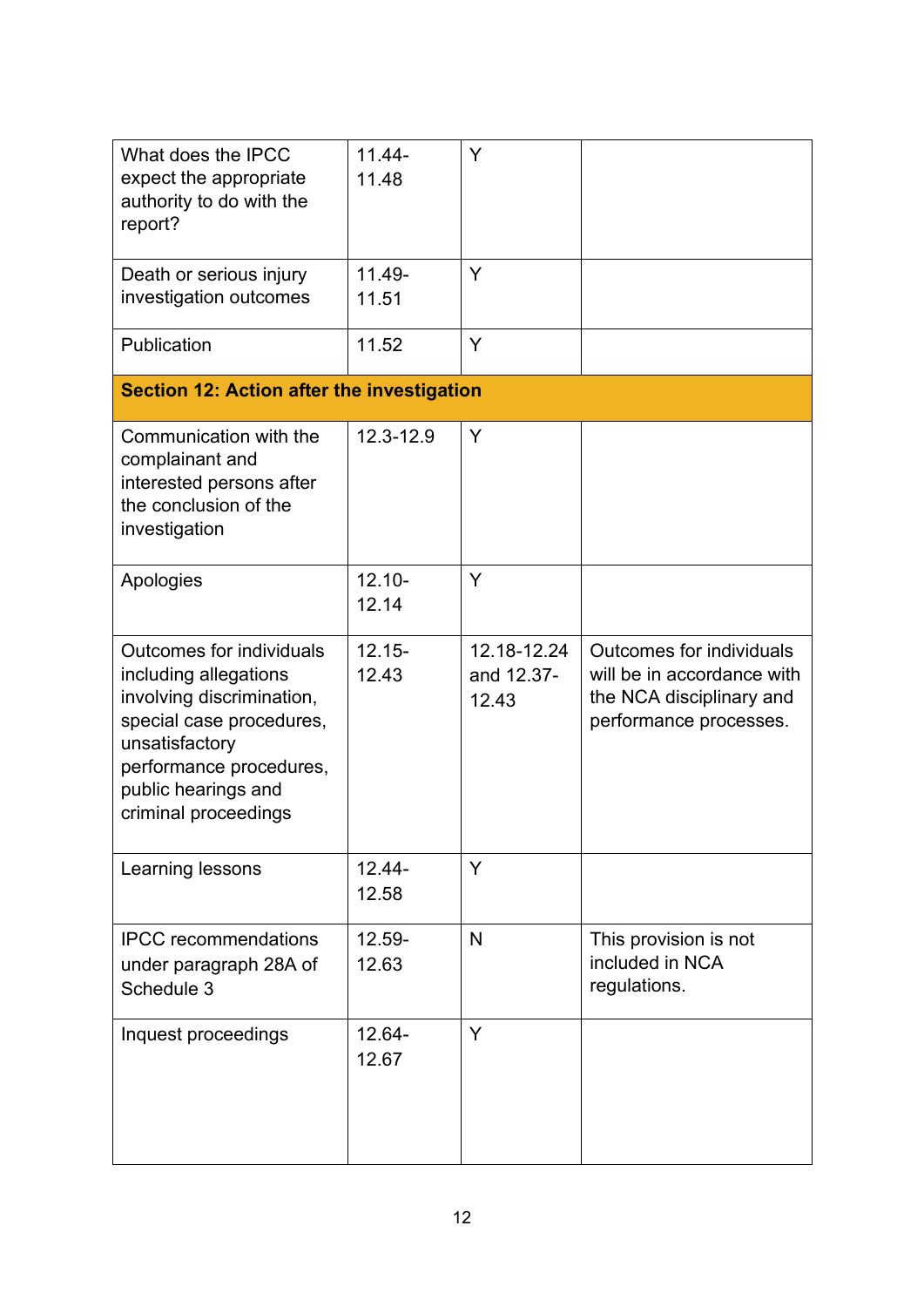| <b>Section 13: Appeals</b>                                                                                                                                    |                    |                    |                                                 |
|---------------------------------------------------------------------------------------------------------------------------------------------------------------|--------------------|--------------------|-------------------------------------------------|
| Principles of appeal<br>handling                                                                                                                              | 13.2-13.10         | Y                  |                                                 |
| Who considers the<br>appeal?                                                                                                                                  | $13.11 -$<br>13.17 | Y                  |                                                 |
| Appeals to the chief<br>officer including<br>delegation and notification                                                                                      | $13.18 -$<br>13.28 | Y                  |                                                 |
| Appeals to the IPCC                                                                                                                                           | 13.29-<br>13.30    | Y                  |                                                 |
| <b>Appeal validity</b>                                                                                                                                        | $13.31 -$<br>13.41 | Y, except<br>13.34 |                                                 |
| Appeals against a failure<br>to notify or record a<br>complaint                                                                                               | 13.42              | Y                  | See also section 4.19 of<br>this guidance note. |
| Appeals against the<br>decision to disapply                                                                                                                   | $13.43 -$<br>13.60 | Y                  |                                                 |
| Appeals against the<br>outcome of local resolution<br>or the outcome of a<br>complaint handled<br>otherwise than in<br>accordance with Schedule<br>3 PRA 2002 | $13.61 -$<br>13.67 | Y                  |                                                 |
| Appeals against the<br>decision to discontinue                                                                                                                | 13.68-<br>13.79    | Y                  |                                                 |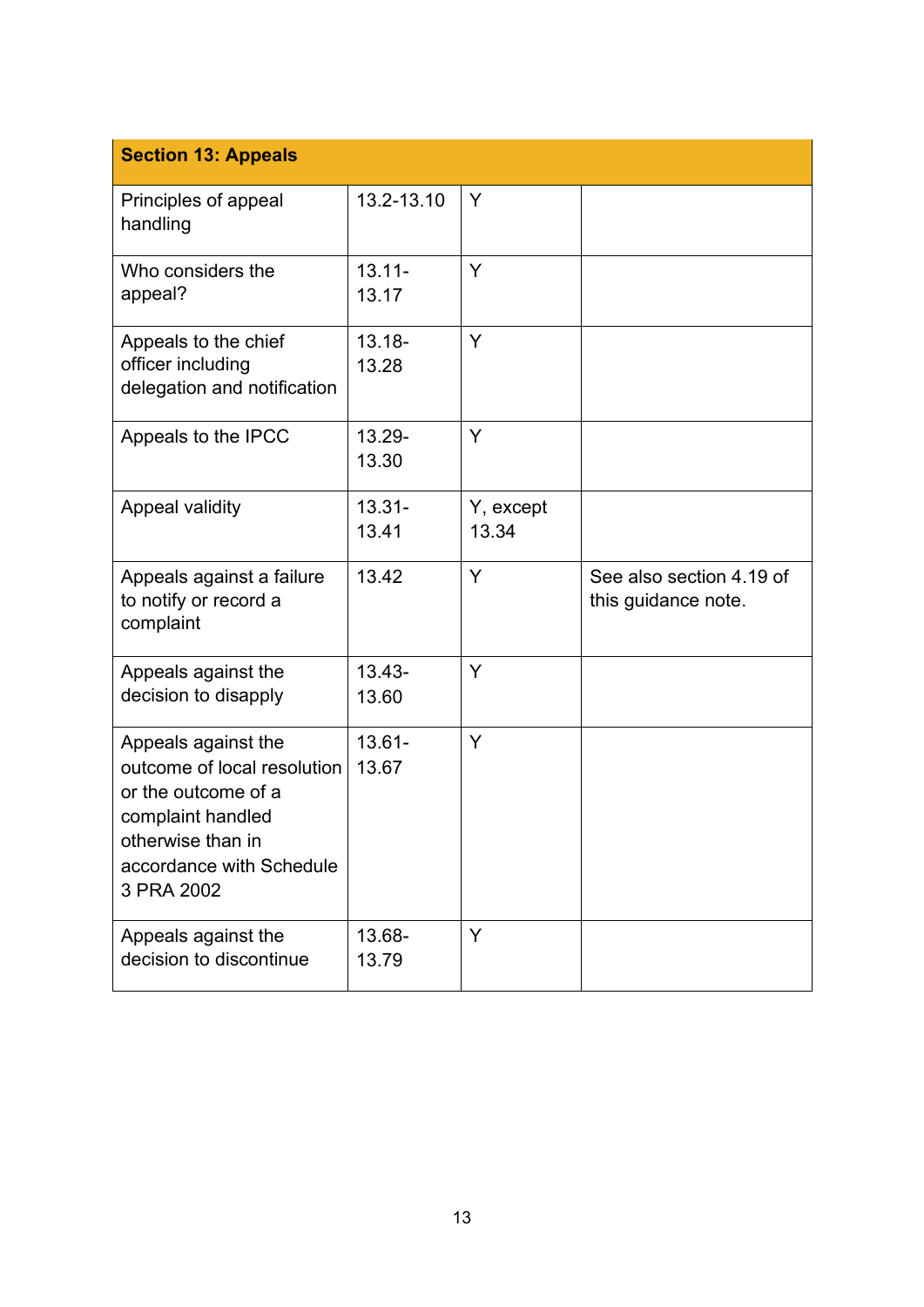| Appeals against<br>investigation                         | 13.80-<br>13.107   | Y            | See also section 4.21 of<br>this guidance note - this<br>right of appeal includes<br>consideration of whether<br>the decision about<br>whether or not there is a<br>case to answer is<br>appropriate but not the<br>distinction between<br>misconduct and gross<br>misconduct. |
|----------------------------------------------------------|--------------------|--------------|--------------------------------------------------------------------------------------------------------------------------------------------------------------------------------------------------------------------------------------------------------------------------------|
| <b>Section 14: Data collection and monitoring</b>        |                    |              |                                                                                                                                                                                                                                                                                |
| Responsibilities of the<br>chief officer                 | 14.5-14.8          | Y            |                                                                                                                                                                                                                                                                                |
| Responsibilities of the local<br>policing body           | 14.9-14.12         | $\mathsf{N}$ |                                                                                                                                                                                                                                                                                |
| The police complaints<br>system performance<br>framework | $14.13 -$<br>14.16 | N            | Data is collated<br>separately for cases<br>involving the NCA, but it is<br>published in the IPCC's<br>annual report.                                                                                                                                                          |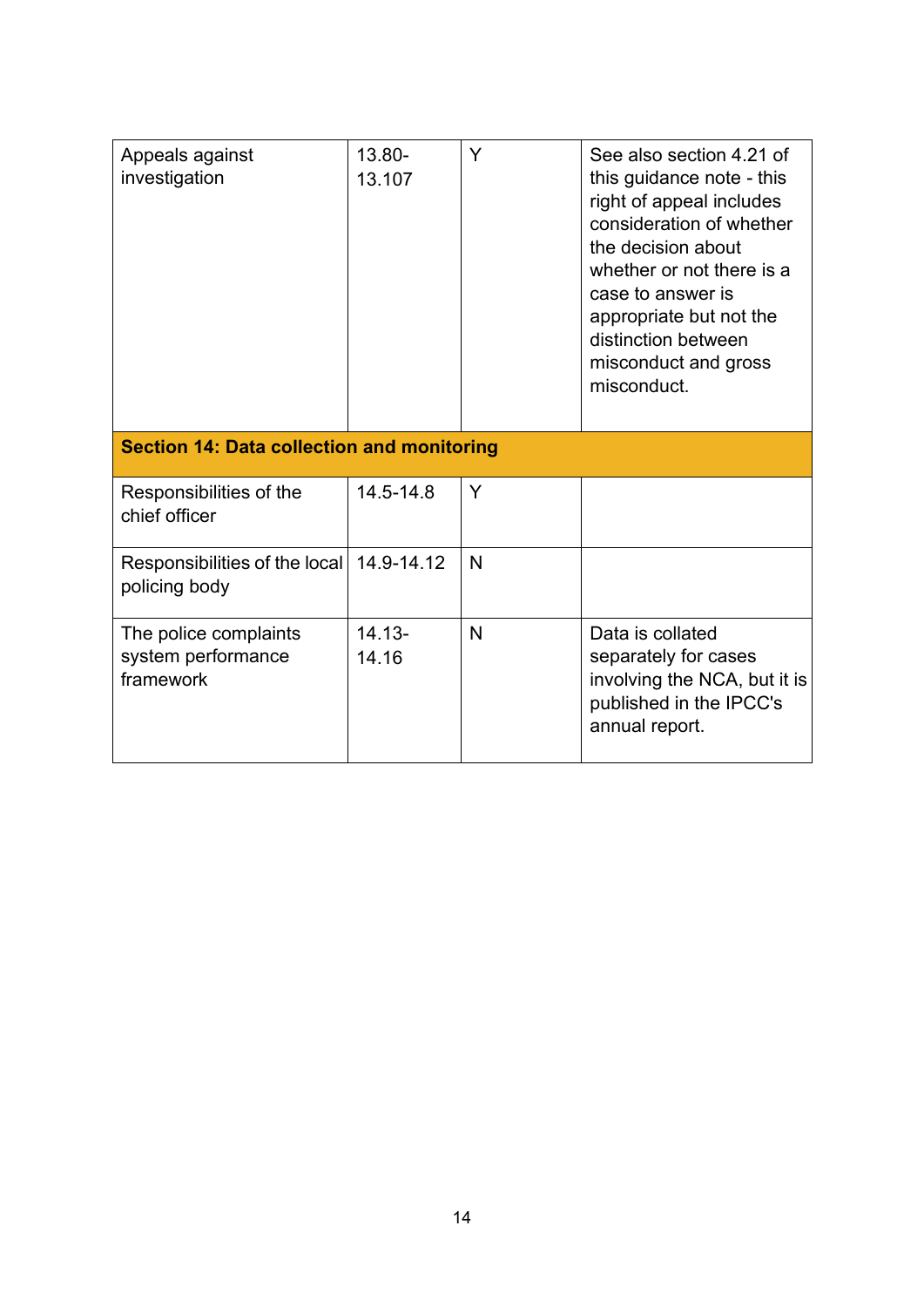# **Section 1 of the Statutory Guidance: Introduction**

# *Appropriate authority<sup>20</sup>*

4.1 The appropriate authority is responsible for certain key actions and decisions under the regulations.

| <b>Person concerned</b>                                    | <b>Appropriate authority</b>                                                                                                                                                                                                                                                                                                                                 |
|------------------------------------------------------------|--------------------------------------------------------------------------------------------------------------------------------------------------------------------------------------------------------------------------------------------------------------------------------------------------------------------------------------------------------------|
| Director General of the NCA                                | Permanent Secretary to the Home<br>Office                                                                                                                                                                                                                                                                                                                    |
| <b>NCA</b> officer                                         | Director General of the NCA                                                                                                                                                                                                                                                                                                                                  |
| Person serving with the police on<br>secondment to the NCA | The chief officer or local policing body<br>who would be the appropriate authority<br>under the Police Reform Act 2002. <sup>21</sup><br>The appropriate authority can, however,<br>arrange for the Permanent Secretary or<br>Director General of the NCA to carry out<br>the functions of the appropriate<br>authority during the secondment. <sup>22</sup> |
| Any other person on secondment to the<br><b>NCA</b>        | The person who would have had<br>direction and control of them if not for<br>the secondment.                                                                                                                                                                                                                                                                 |

# *Power of the Permanent Secretary to the Home Office to give directions to the Director General of the NCA<sup>23</sup>*

4.2 Where it appears to the Permanent Secretary that the Director General of the NCA has not complied with an obligation which has arisen by or under the Regulations or has contravened an obligation, the Permanent Secretary may direct the Director General of the NCA to take whatever steps the Permanent Secretary thinks appropriate. The Director General of the NCA must comply with such a direction.

<sup>&</sup>lt;sup>20</sup> Regulation 2, The National Crime Agency (Complaints and Misconduct) Regulations 2013.

<sup>21</sup> Section 29, *Police Reform Act 2002.*

<sup>22</sup> Regulation 2(2), The National Crime Agency (Complaints and Misconduct) Regulations 2013.

<sup>23</sup> Regulation 9(3)-(5), The National Crime Agency (Complaints and Misconduct) Regulations 2013.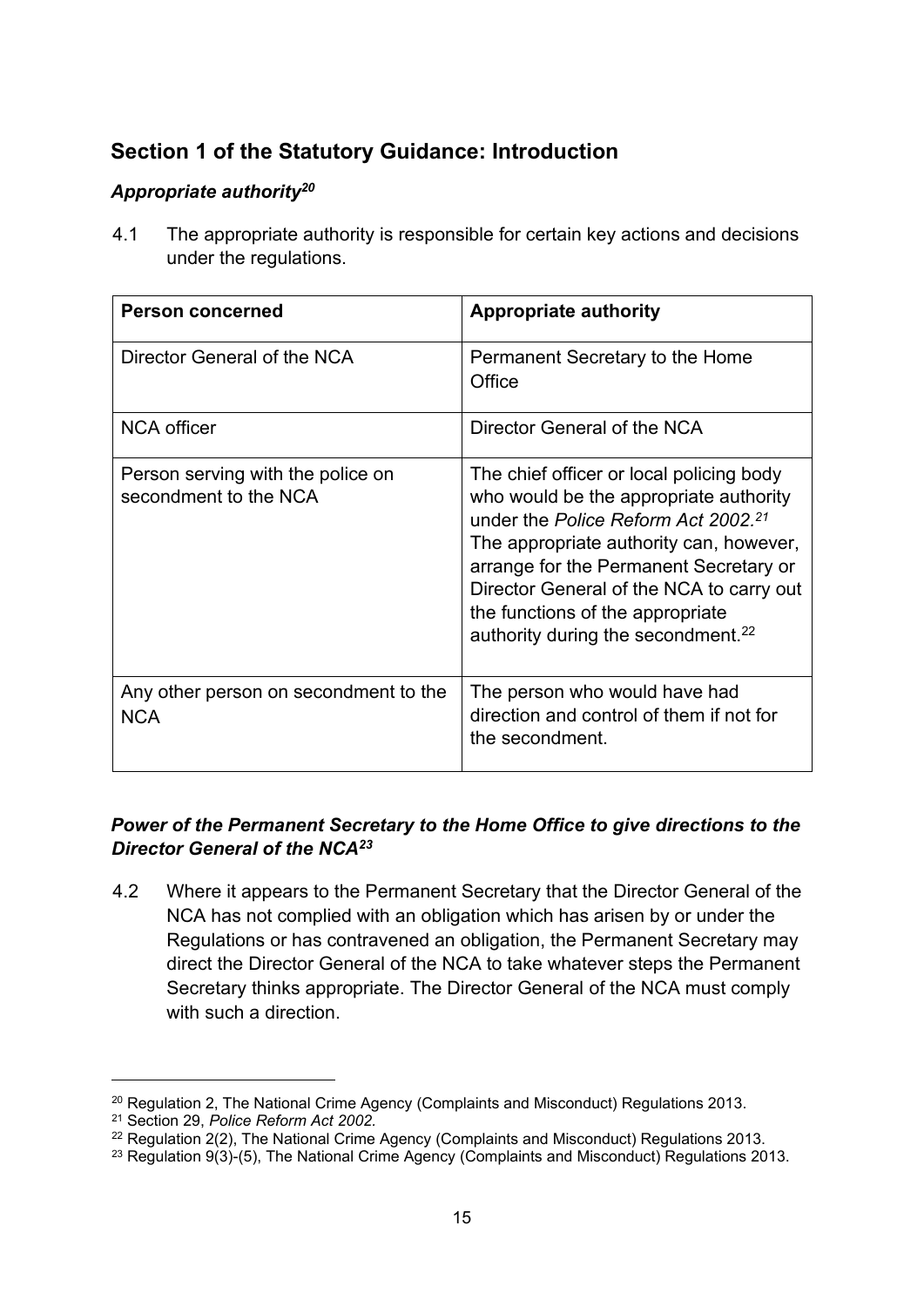# **Section 3 of the Statutory Guidance: Complaints**

### *Subject matter of the complaint*

4.3 A complaint must be about either the conduct of the Director General of the NCA or an NCA officer – i.e. the complaint is in relation to or about conduct involving the Director General of the NCA or an NCA officer exercising NCA functions.

### *Who can make a complaint?*

- 4.4 A complaint may be made only by one of the following:
	- a member of the public who claims that the conduct took place in relation to him or her
	- a member of the public who claims to have been adversely affected by the conduct, even though it did not take place in relation to him or her
	- a member of the public who claims to have witnessed the conduct
	- a person acting on behalf of someone who falls within any of the three categories above
- 4.5 A person can only be considered as having been authorised to act on behalf of another for the purposes of making a complaint if he or she has and is able to produce written consent from that person.<sup>24</sup>
- 4.6 A person who does not fall within the categories above may raise a concern with the NCA and the concern may be looked into, but it should not be treated as a complaint for the purposes of the Regulations. The person who raised the concern will not have any of the statutory rights of a complainant.

# *Complaints by NCA officers*

4.7 The Director General of the NCA or an NCA officer cannot make a complaint about the conduct of another NCA officer who falls under the Regulations if the conduct happened while that NCA officer or Director General of the NCA was on duty.<sup>25</sup> This does not mean that the Director General of the NCA or an NCA officer cannot raise concerns about something that happened while someone was on duty. In these circumstances, the Director General of the NCA or an NCA officer will not have any of the statutory rights of a complainant but may, if appropriate, be treated as an interested person.

<sup>&</sup>lt;sup>24</sup> Regulation 8, The National Crime Agency (Complaints and Misconduct) Regulations 2013.

 $25$  Regulation 8(4), The National Crime Agency (Complaints and Misconduct) Regulations 2013.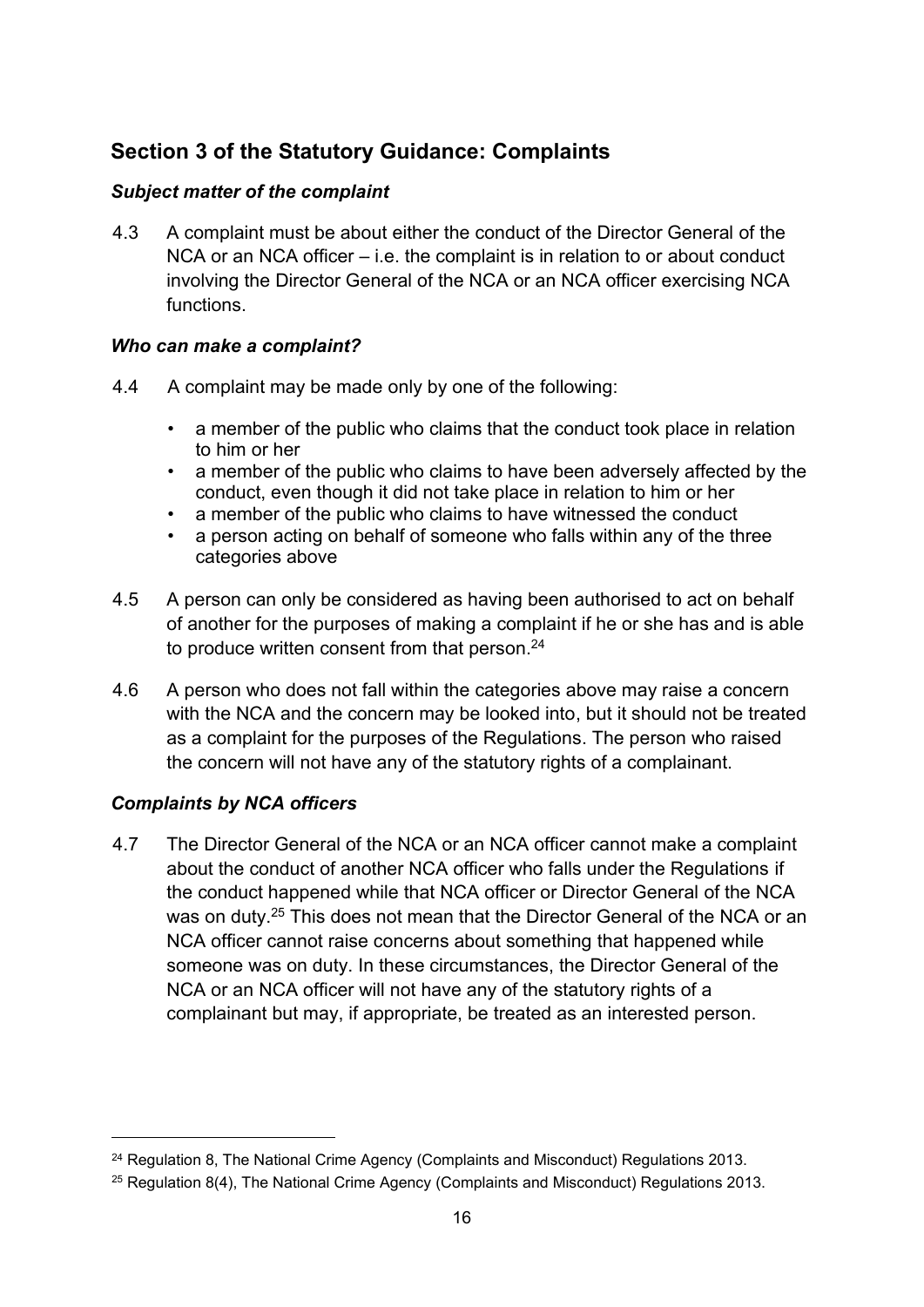# **Section 5 of the Statutory Guidance: Local handling**

### *Who can carry out local resolution?*

4.8 The appropriate authority may appoint an NCA officer to carry out the local resolution of a complaint.<sup>26</sup>

# **Section 8 of the Statutory Guidance: Referrals**

### *Complaints that must be referred to the IOPC<sup>27</sup>*

- 4.9 Appropriate authorities must refer to the IOPC:
	- complaints alleging that the conduct complained of has resulted in death or serious injury
	- complaints that fall within the mandatory referral criteria (see paragraph 4.10)
	- complaints that the IOPC requires to be referred regardless of whether the complaint is already being investigated by any person or whether the IOPC has considered it

### *Conduct matters that must be referred to the IOPC<sup>28</sup>*

- 4.10 Appropriate authorities must refer to the IOPC recordable conduct matters that:
	- relate to any incident or circumstances in or in consequence of which a person has died or suffered serious injury
	- fall within the mandatory referral criteria (see paragraph 4.10)
	- the IOPC requires to be referred regardless of whether the conduct matter is already being investigated by any person or the IOPC has considered it previously

# *Referral of death or serious injury (DSI) matters*

- 4.11 It is the duty of the appropriate authority to refer all DSI matters to the IOPC.<sup>29</sup>
- 4.12 A DSI matter refers to any circumstances (unless the circumstances are or have been the subject of a complaint or amount to a conduct matter) in, or as a result of which, a person has died or sustained serious injury and:

<sup>&</sup>lt;sup>26</sup> Regulation 26, The National Crime Agency (Complaints and Misconduct) Regulations 2013.

<sup>27</sup> Regulation 22, The National Crime Agency (Complaints and Misconduct) Regulations 2013.

<sup>&</sup>lt;sup>28</sup> Regulation 32, The National Crime Agency (Complaints and Misconduct) Regulations 2013.

<sup>29</sup> Regulation 36, The National Crime Agency (Complaints and Misconduct) Regulations 2013.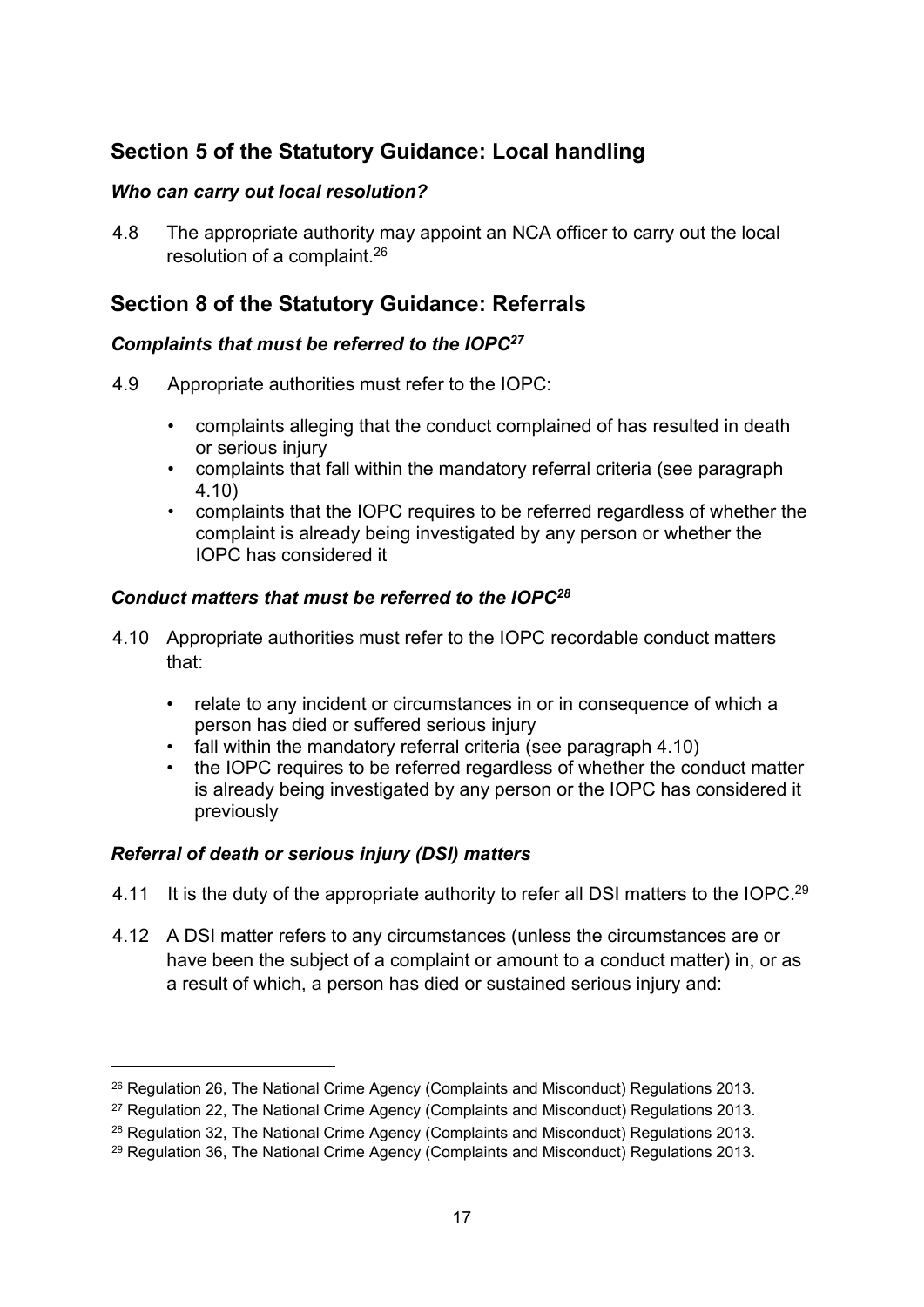- at the time of death or serious injury the person had been arrested by the Director General of the NCA or an NCA officer and had not been released, or the person was, at the relevant time, otherwise detained in the custody of the Director General of the NCA or an NCA officer; or
- at or before the time of the DSI, the person had contact of any kind whether direct or indirect – with the Director General of the NCA or an NCA officer who was acting in the execution of his or her duties, and there is an indication that the contact may have caused – whether directly or indirectly – or contributed to the DSI. However, this sub-category excludes contact that a person who suffered the DSI injury had whilst he or she was acting in the execution of his or her duties.<sup>30</sup>

### *Mandatory referral criteria<sup>31</sup>*

- 4.13 The appropriate authority must refer complaints and conduct matters to the IOPC that include allegations of conduct that constitute:
	- serious assault, as defined in guidance issued by the IOPC
	- serious sexual offence, as defined in quidance issued by the IOPC
	- serious corruption, as defined in quidance issued by the IOPC
	- criminal offence or behaviour that is liable to lead to misconduct proceedings and which, in either case, is aggravated by discriminatory behaviour on the grounds of a person's race, sex, religion or other status identified in IOPC guidance
	- a relevant offence, or
	- complaints or conduct matters that are alleged to have arisen from the same incident as anything falling within these criteria
- 4.14 An appropriate authority must also refer complaints that arise from the same incident about which there is a complaint alleging that the conduct complained of resulted in death or serious injury.
- 4.15 An extract of the Statutory Guidance providing fuller definitions of the mandatory referral criteria can be found at Annex 1 of this guidance note.

### *Who can make a referral?*

4.16 A referral can be made by the appropriate authority. Where the Director General of the NCA is the appropriate authority, the Permanent Secretary to the Home Office may also refer complaints or recordable conduct matters that either have not been referred or are not required to be referred by the appropriate authority if the Permanent Secretary considers referral would be

<sup>30</sup> Regulation 8(7)-(10), The National Crime Agency (Complaints and Misconduct) Regulations 2013.

<sup>&</sup>lt;sup>31</sup> Regulations 22 and 32, The National Crime Agency (Complaints and Misconduct) Regulations 2013.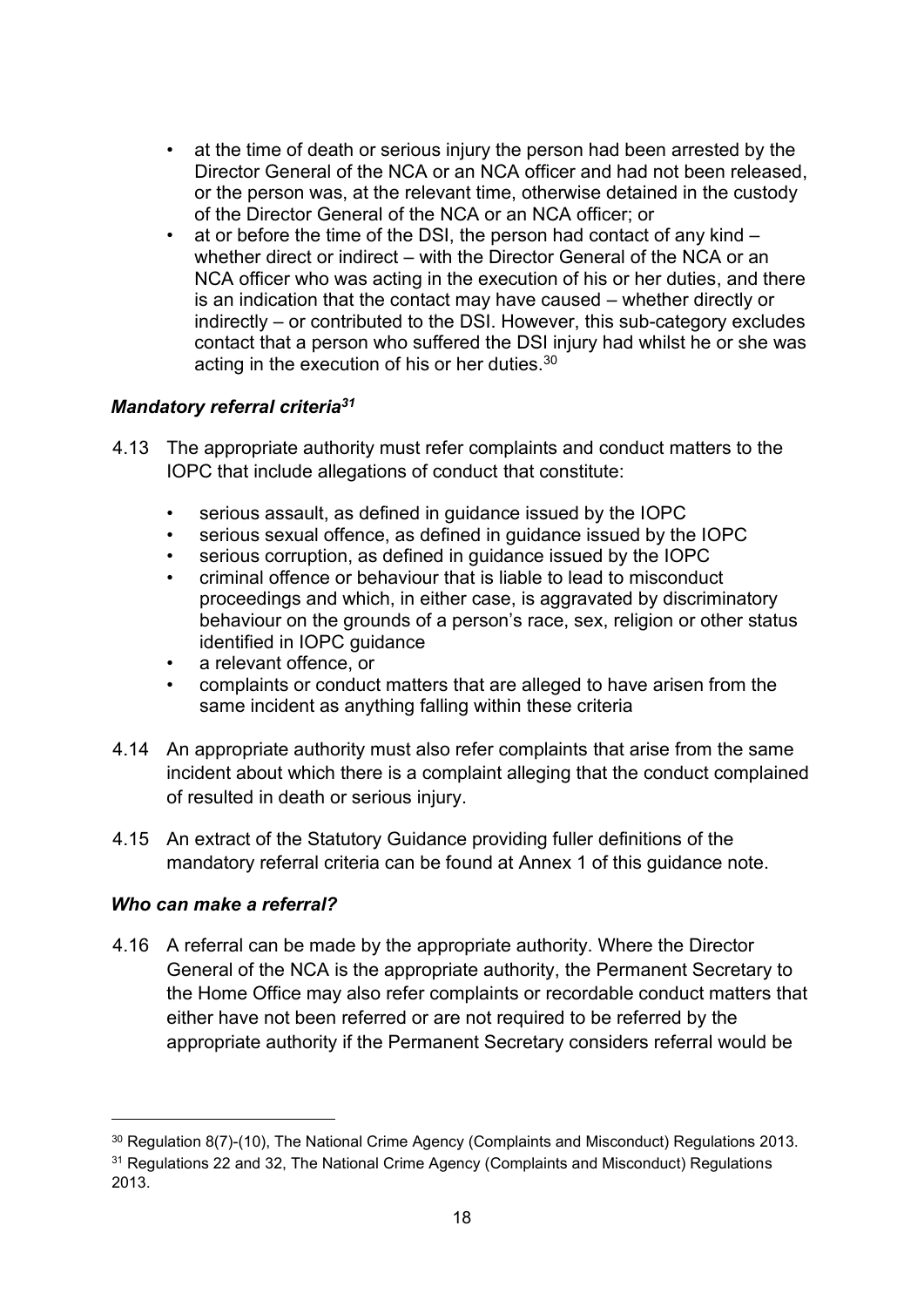appropriate because of the gravity of the subject matter or any other exceptional circumstances.<sup>32</sup>

### *Making a referral*

4.17 The remit of the IOPC is set out by the Regulations that focus on the actions or failings of NCA officers, including the Director General of the NCA. The IOPC can only look at wider issues and learning where it arises from an individual case where a complaint, conduct matter or DSI matter has been recorded. Any complaint or conduct matter can be referred to the IOPC voluntarily, and in circumstances where there is significant public interest and concern this should be considered. However, a matter does need to be identified and recorded as either a complaint or conduct matter prior to referral. In particular, while it is not compulsory for a specific officer(s) to have been located and identified in order for a conduct matter to be recorded, it is a requirement to identify the conduct that is alleged to have infringed the NCA standards of professional behaviour.

### *Deadlines for referral*

4.18 A mandatory referral must be made without delay and, in any case, not later than the end of the day after the day it first becomes clear to the appropriate authority that it is a matter that must be referred.<sup>33</sup>

# **Section 9 of the Statutory Guidance: Investigations**

# *Appointment of a person to carry out an investigation*

- 4.19 The appropriate authority may appoint an NCA officer or a person serving with the police to carry out the investigation. In managed and supervised investigations, this will be subject to the agreement of the IOPC. <sup>34</sup>
- 4.20 However, the appointment of an investigating officer is subject to a number of important qualifications. These are:
	- (i) the investigating officer must have an appropriate level of knowledge, skills and experience to plan and manage the investigation

<sup>&</sup>lt;sup>32</sup> Regulation 22 and 32, The National Crime Agency (Complaints and Misconduct) Regulations 2013.

<sup>&</sup>lt;sup>33</sup> Regulations 22, 32 and 36. The National Crime Agency (Complaints and Misconduct) Regulations 2013.

<sup>34</sup> Regs 41-43, The National Crime Agency (Complaints and Misconduct) Regulations 2013.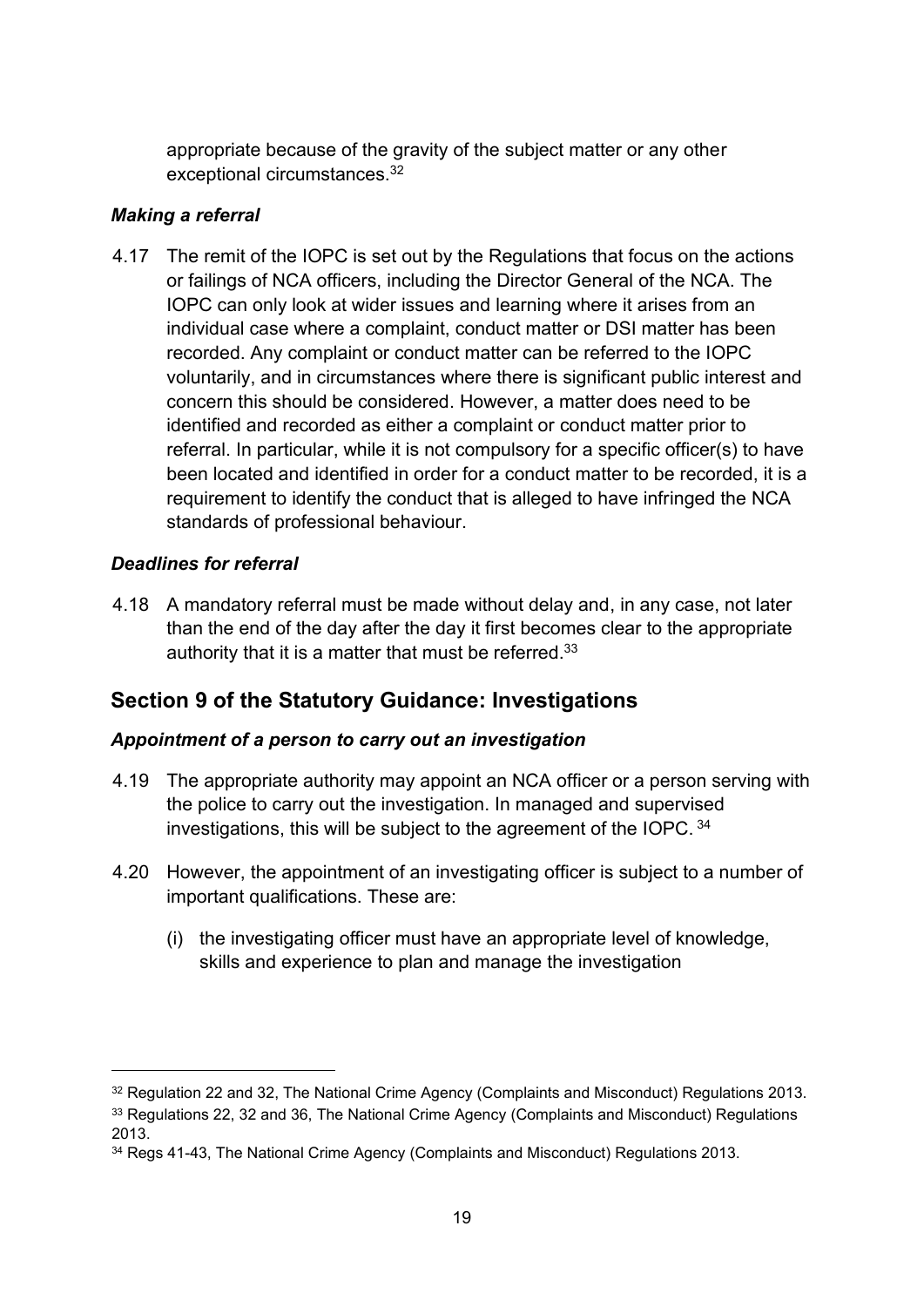- (ii) the investigating officer must not work, directly or indirectly, under the management of the person being investigated
- (iii) where an investigation relates to a senior officer, the investigating officer must not be the Director General of the NCA
- (iv) the investigating officer must not be appointed if his or her involvement in that role could reasonably give rise to a concern about whether he or she could act impartially $35$

#### *Special requirements and severity assessments*

- 4.21 Under the Regulations, this is referred to as a "special procedure", this should not be confused with the accelerated procedures for "special cases".
- 4.22 If, during the course of an investigation of a complaint, it appears to the person investigating that there is an indication that a person to whose conduct the investigation relates may have:
	- committed a criminal offence or
	- behaved in a manner that would justify the bringing of disciplinary proceedings

then the investigator must certify the investigation as one subject to special requirements. They must then make a severity assessment.

- 4.23 A "severity assessment" for the Regulations is defined as "an assessment as to whether the conduct, if proved, would amount to misconduct or gross misconduct". It does not include making an assessment about what form any disciplinary proceedings might take.
- 4.24 The same applies to revised severity assessments.<sup>36</sup>

### *Notices of investigation<sup>37</sup>*

- 4.25 The standards to refer to in the notice are the "NCA standards".
- 4.26 The notice must be in writing and comply with the requirements of regulation 49(7).
- 4.27 The notice should not include the likely form of any misconduct proceedings.

<sup>&</sup>lt;sup>35</sup> Regulation 39, The National Crime Agency (Complaints and Misconduct) Regulations 2013.

<sup>36</sup> Regulation 49, The National Crime Agency (Complaints and Misconduct) Regulations 2013.

<sup>&</sup>lt;sup>37</sup> Regulation 49, The National Crime Agency (Complaints and Misconduct) Regulations 2013.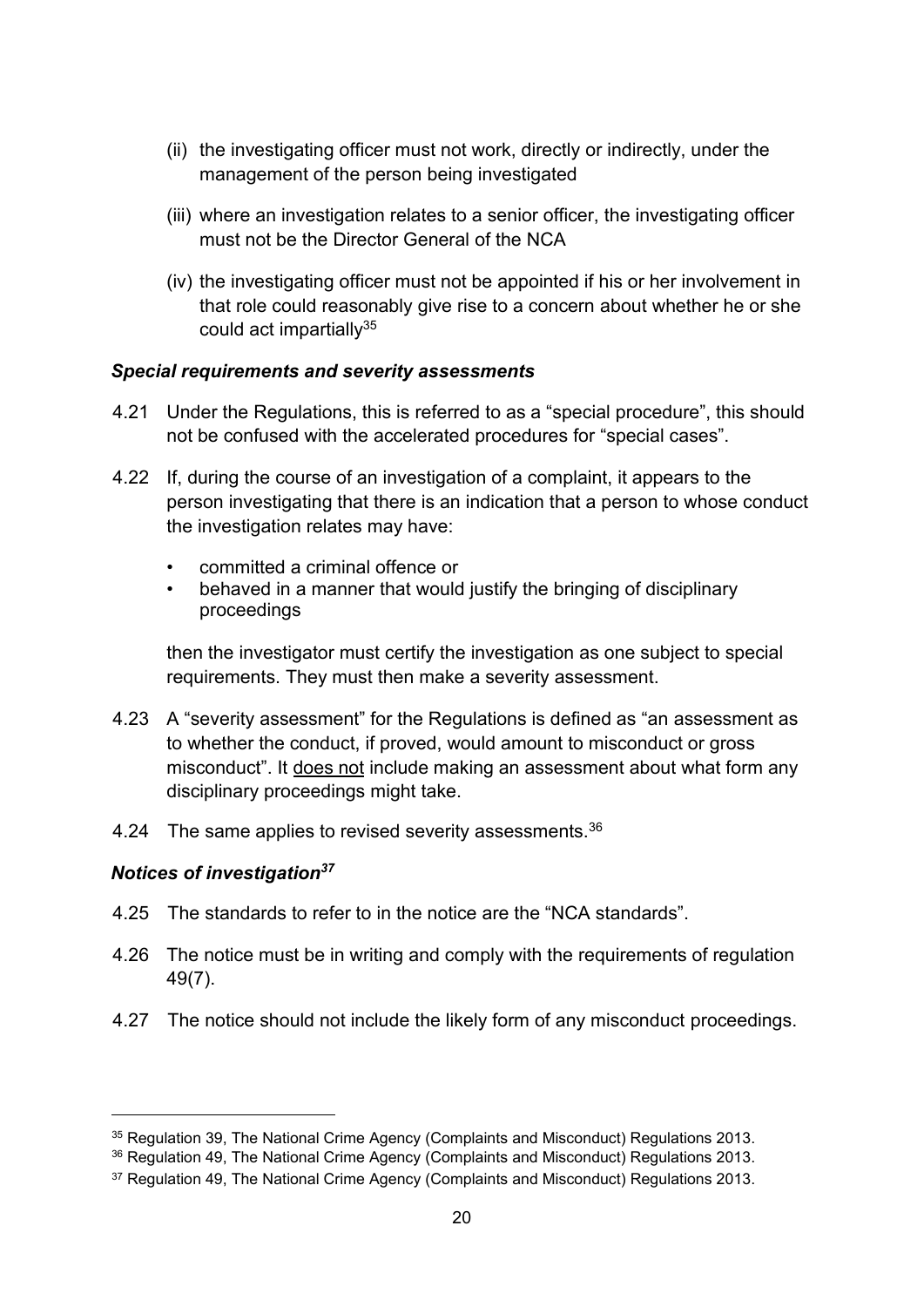- 4.28 The notice should give a right to seek advice from the trade union or any other body representing the interests of the person concerned (they can also have an NCA friend (see paragraph 4.17).
- 4.29 The time limit for providing representations to the investigator is not specified in the Regulations, instead they say: "such period as determined by the NCA". The ten working days allowed for those serving with the police by the Police (Complaints and Misconduct) Regulations 2012 and associated regulations should be used as a starting point for determining this time period, although the investigator may extend this period if required.
- 4.30 In a managed investigation, the investigator should consult the IOPC's managing investigator about the content of the notice, whether serving the notice should be delayed, or any revision of the severity assessment.

### *NCA friend<sup>38</sup>*

4.31 An NCA officer or the Director General of the NCA may have another NCA officer or a trade union official who is not otherwise involved in the matter as an "NCA friend".

### *Exceptions to the duty to provide information to the complainant and interested persons<sup>39</sup>*

- 4.32 The duty to keep the complainant and interested persons informed does not apply in circumstances where non-disclosure is:
	- (i) necessary to prevent premature or inappropriate disclosure of information that is relevant to, or may be used in, any actual or prospective criminal proceedings
	- (ii) necessary to prevent the disclosure of information in any circumstances in which its non-disclosure is:
		- in the interest of national security
		- for the purposes of the prevention or detection of crime, or the apprehension or prosecution of offenders
		- required on proportionality grounds; or
		- otherwise necessary in the public interest

<sup>38</sup> Regulation 53, The National Crime Agency (Complaints and Misconduct) Regulations 2013.

<sup>39</sup> Regulation 16, The National Crime Agency (Complaints and Misconduct) Regulations 2013.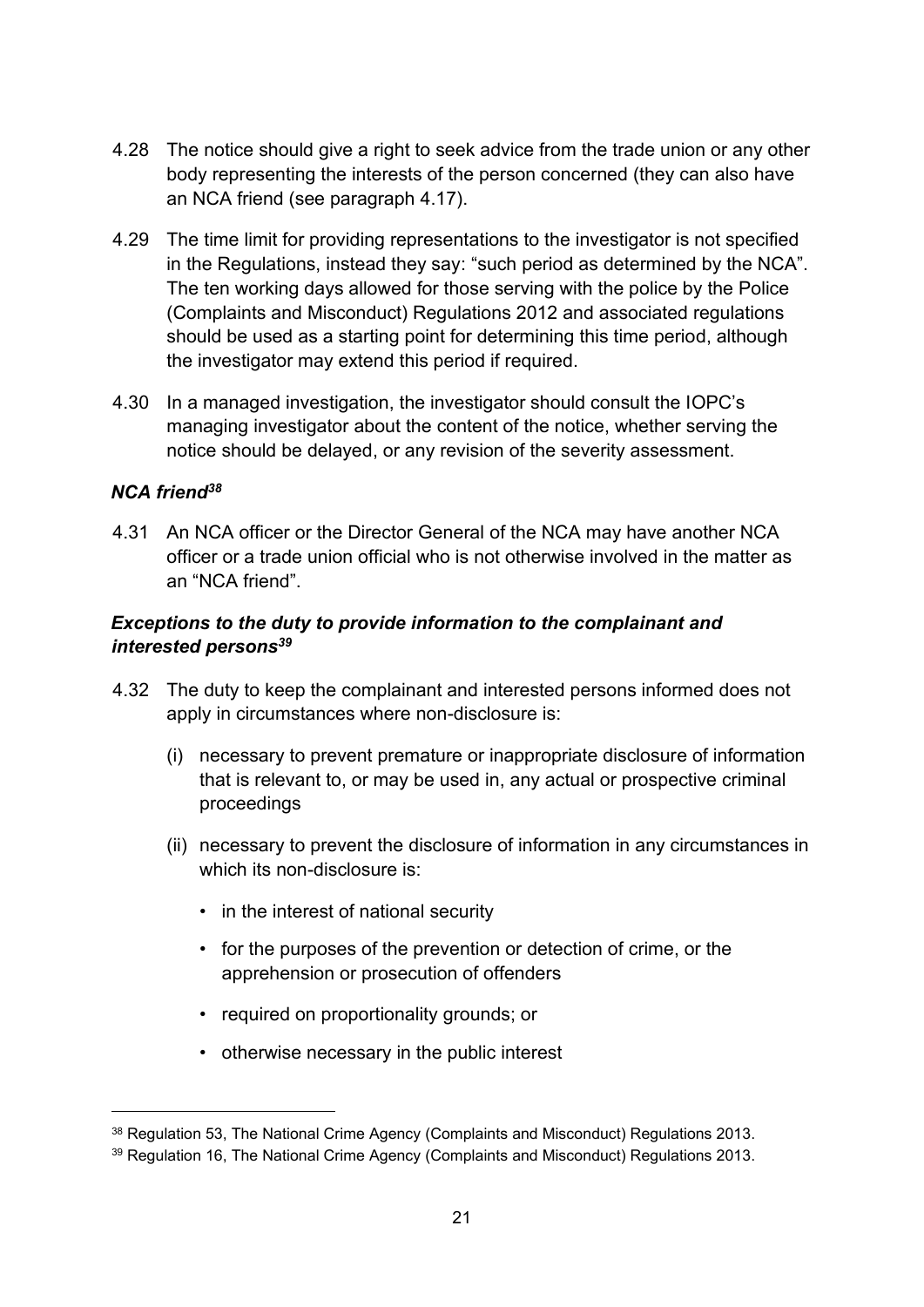- 4.33 The appropriate authority must consider whether the non-disclosure of information is justified under any of the above grounds where:
	- (i) that information is relevant to, or may be used in, any actual or prospective disciplinary proceedings or unsatisfactory performance proceedings
	- (ii) the disclosure of that information may lead to the contamination of the evidence of witnesses during such proceedings
	- (iii) the disclosure of that information may prejudice the welfare or safety of any third party
	- (iv) that information constitutes criminal intelligence

# **Section 13 of the Statutory Guidance: Appeals**

#### *Appeals against the non-recording of complaints<sup>40</sup>*

4.34 There is no right of appeal against a failure by the Permanent Secretary to the Home Office to record a complaint or to notify the correct appropriate authority of the complaint.

#### *Appeals against investigation*

- 4.35 The complainant has the following rights of appeal to the relevant appeal body:
	- (a) a right to appeal on the grounds that the complainant has not been provided with adequate information
		- i. about the findings of the investigations; or
		- ii. about any determination of the appropriate authority relating to the taking (or not taking) of action in respect of any matters dealt with in the investigation report
	- (b) a right to appeal against the findings of the investigation
	- (c) a right of appeal against any determination by the appropriate authority that a person to whose conduct the investigation related has a case to answer or that such a person's performance is, or is not, unsatisfactory in respect of that person's conduct or has no case to answer

<sup>40</sup> Regulation 21, The National Crime Agency (Complaints and Misconduct) Regulations 2013.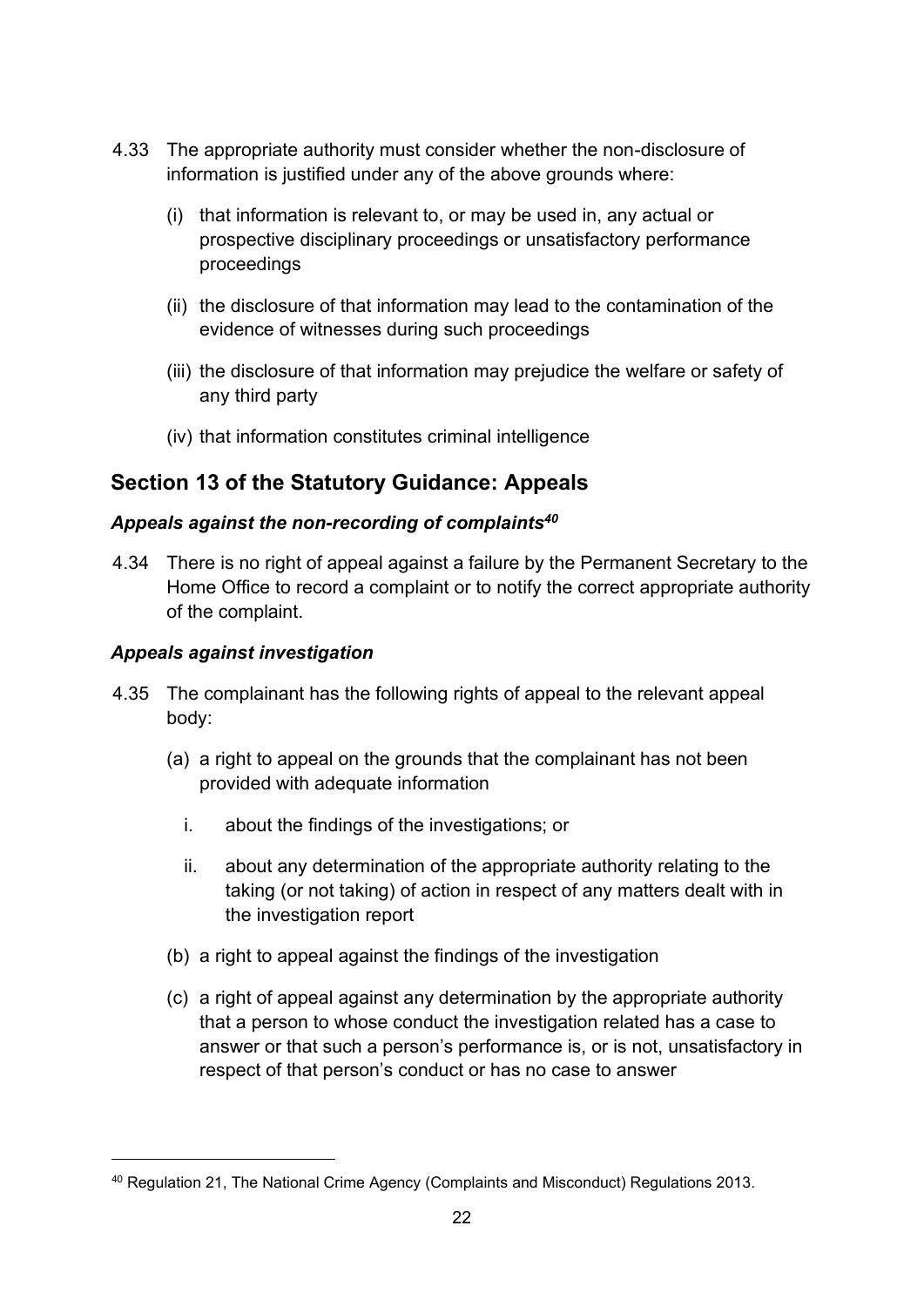- (d) a right of appeal against any determination by the appropriate authority relating to the taking (or not taking) of action in respect of any matters dealt with in the report; and
- (e) a right of appeal against any determination by the appropriate authority under regulation 68(2)(a) as a result of which it is not required to send the Director of Public Prosecutions a copy of the report<sup>41</sup>

<sup>41</sup> Regulation 71, The National Crime Agency (Complaints and Misconduct) Regulations 2013.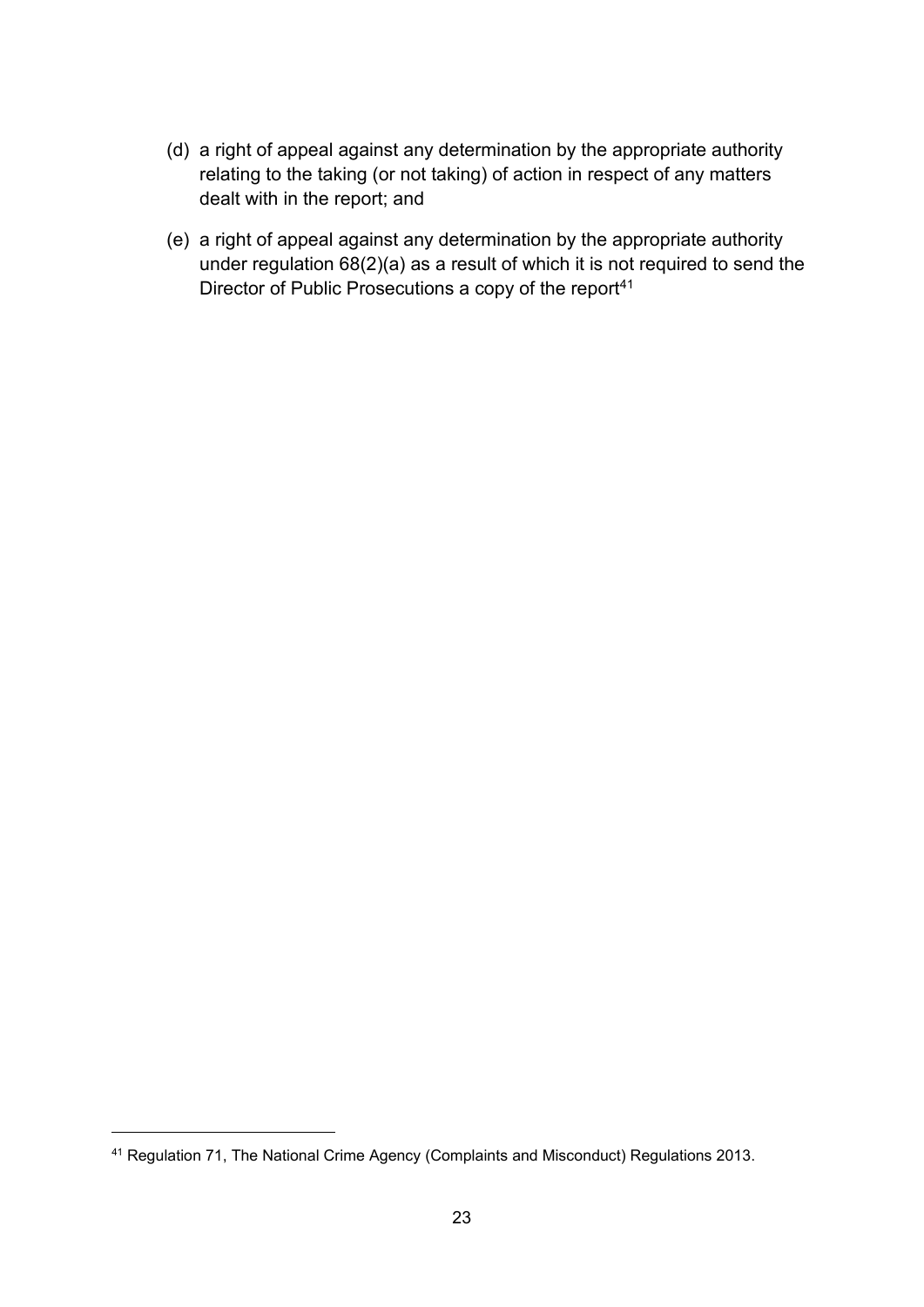### **Annex 1 – Definitions of referral criteria (taken from the IOPC's Statutory Guidance to the Police Service on the Handling of Complaints pp 44 – 47)**

### **Serious assault**

- 8.7 'Serious assault' is conduct that results in an injury that amounts to actual bodily harm or a more serious injury.
- 8.8 'Serious assault' is interpreted in accordance with the law on what constitutes an assault occasioning actual bodily harm contrary to Section 47 of the Offences Against the Person Act 1861. The offence is committed when a person assaults another, thereby causing actual bodily harm to that other person. One factor in law that distinguishes a charge under Section 39 of the Criminal Justice Act 1988 (common assault) from one under Section 47 is the degree of injury. The Crown Prosecution Service (CPS) legal guidance on the charging standards for the offence of assault occasioning actual bodily harm should be applied in determining whether an offence is one of assault occasioning actual bodily harm rather than common assault.
- 8.9 Any attempt, incitement or conspiracy to commit any offence referred to above must also be referred to the IPCC<sup>42</sup>.
- 8.10 Where a person is injured as a result of the conduct of a person serving with the police, forces should first consider whether the injury is a serious injury or one which must be referred. If not, they should ask themselves whether there is anything about the conduct or the circumstances in which the injury was sustained which points to the need for a voluntary referral. For injuries occurring once a person is in custody, the threshold for force to be necessary or proportionate is higher.

### **Serious sexual offences**

- 8.11 The term 'serious sexual offences' includes:
	- all offences under the Sexual Offences Acts 1956 to 2003 that must be tried in the Crown Court; or
	- any other offences under these Acts which appear, to an appropriate authority, to be an offence for which the individual concerned, if convicted, would be likely to receive a sentence of more than six months.
- 8.12 Any attempt, incitement or conspiracy to commit any offence referred to above must also be referred to the IPCC.

<sup>42</sup> References in this extract are to the IPCC as the Statutory Guidance was issued in 2015 before the IPCC became the IOPC. However, any reference to the IPCC is to be read as the Director General of the IOPC.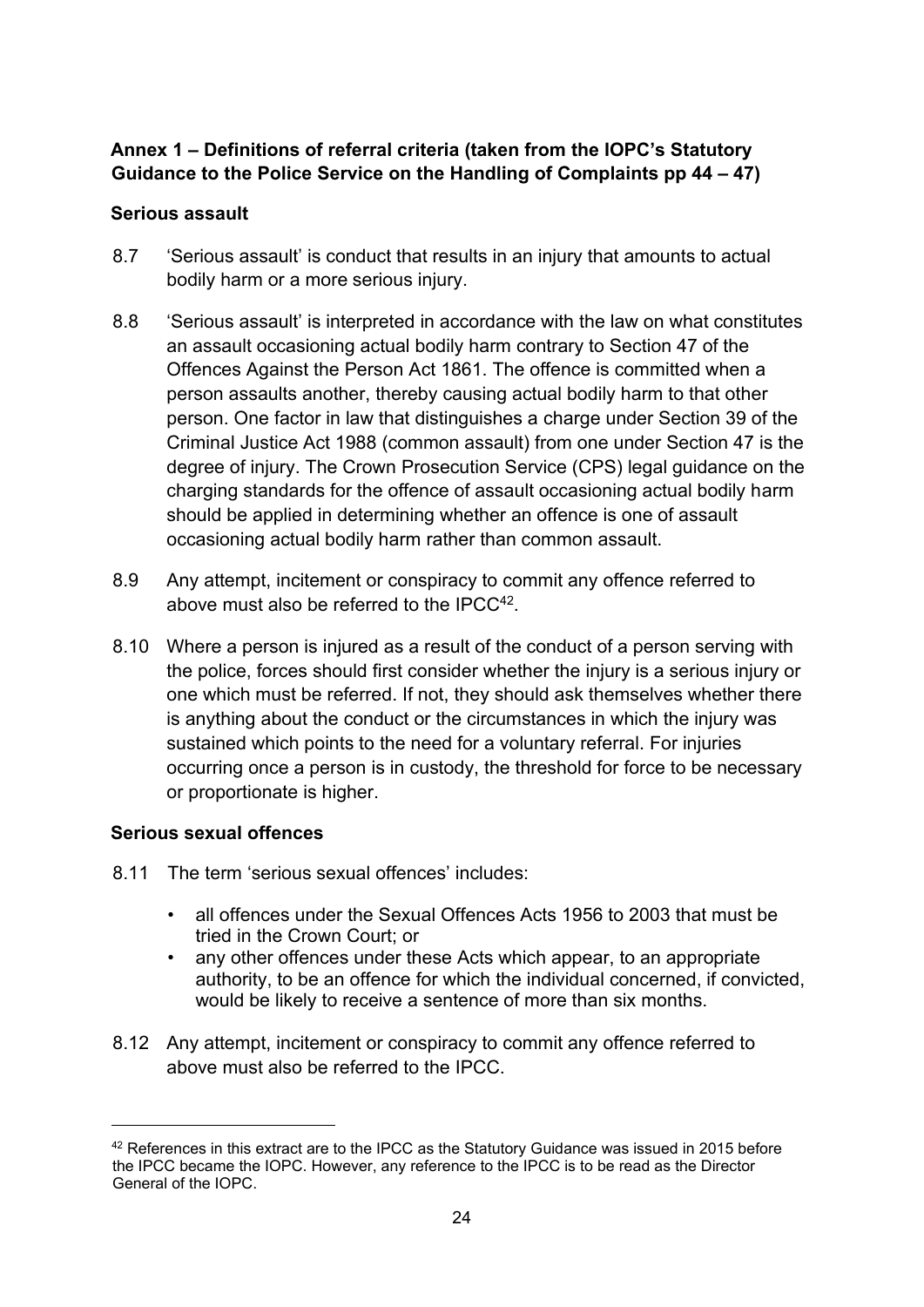#### **Serious corruption**

- 8.13 The term serious corruption refers to conduct that includes:
	- any attempt to pervert the course of justice or other conduct likely seriously to harm the administration of justice, in particular the criminal justice system;
	- payments or other benefits or favours received in connection with the performance of duties amounting to an offence for which the individual concerned, if convicted, would be likely to receive a sentence of more than six months;
	- abuse of authority;
	- corrupt controller, handler or covert human intelligence source (CHIS) relationships;
	- provision of confidential information in return for payment or other benefits or favours where the conduct goes beyond a possible prosecution for an offence under Section 55 of the Data Protection Act 1998;
	- extraction and supply of seized controlled drugs, firearms or other material; or
	- attempts or conspiracies to do any of the above.
- 8.14 The law requires that allegations of serious corruption are referred to the IPCC without delay. It is therefore not appropriate to wait until there is sufficient information to make an arrest.
- 8.15 Where an allegation of serious corruption is made or potential serious corruption is identified this may require covert investigation. This should not prevent or delay referral to the IPCC.
- 8.16 The IPCC expects covert cases to be referred if any of the following factors are present:
	- reasonable suspicion that a criminal offence has been committed
	- the investigation has moved to an operational phase
	- covert intrusive tactics are about to be deployed
	- the allegations are extremely sensitive or likely to have an adverse impact on public confidence
- 8.17 If it is unclear whether any of these factors are present the case should be discussed with the IPCC to establish whether referral is necessary.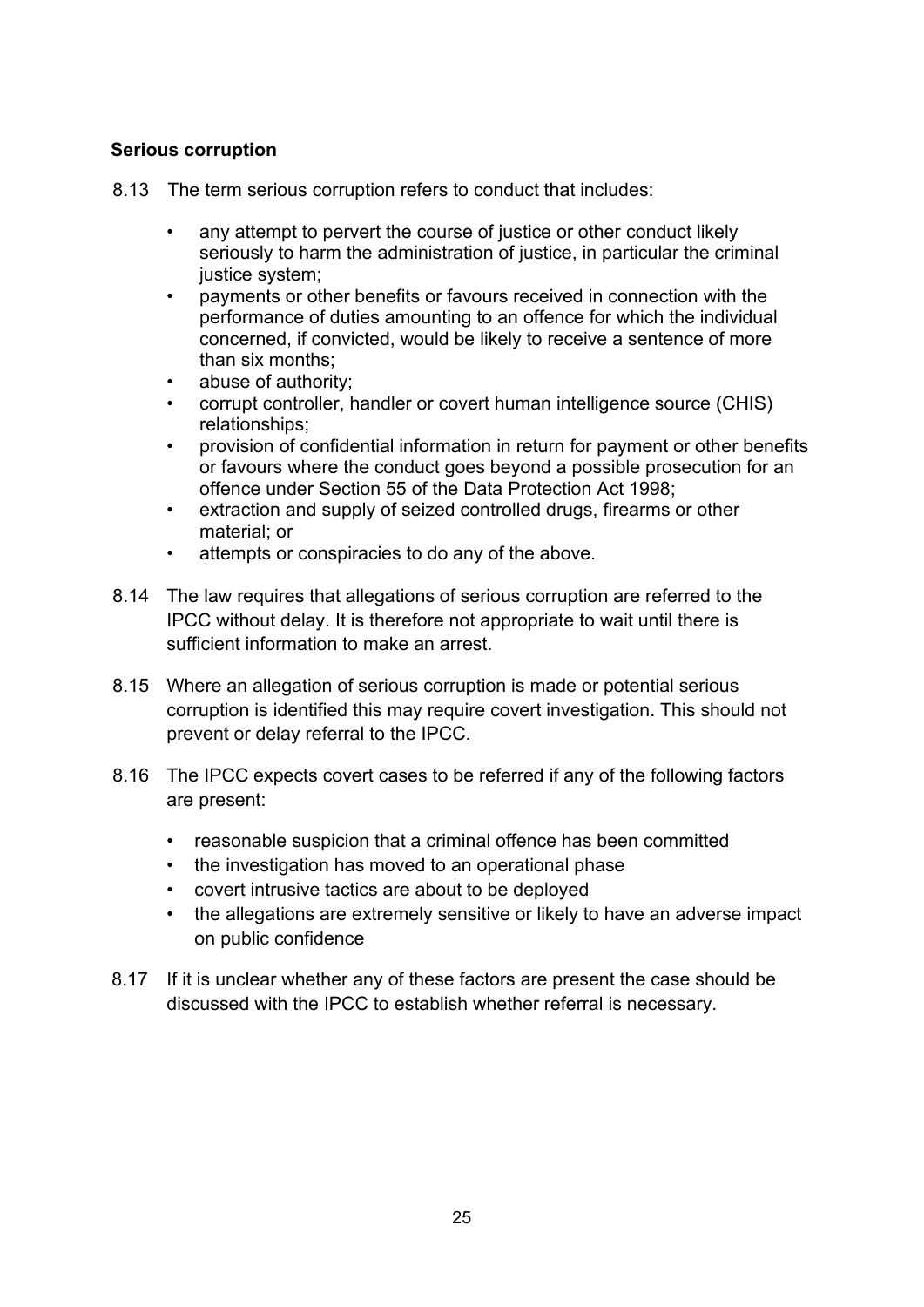### **Criminal offences and behaviour liable to lead to misconduct proceedings and which in either case is aggravated by discriminatory behaviour**

- 8.18 This refers to any criminal offence or other behaviour liable to lead to misconduct proceedings that is aggravated by discrimination on the grounds of a person's:
	- age
	- disability
	- gender reassignment
	- marriage and civil partnership
	- pregnancy and maternity
	- race
	- religion or belief
	- sex, or
	- sexual orientation
- 8.19 The form of the alleged discrimination may be direct through language or behaviour, for example, the use of discriminatory words or use of stereotypes to describe individuals. The complainant or interested person may allege that the criminal offence or behaviour was motivated by discrimination. He or she may allege treatment which amounts to discrimination by comparison with the treatment given to others. While it is not for the complainant to prove that the person serving with the police discriminated against him or her it is important that when raising allegations about the treatment he or she received that he or she is able to identify (where possible) how that treatment was discriminatory. The person dealing with the matter should encourage the complainant or interested person to provide as much information as possible as to why they consider they were discriminated against. It is equally possible that the complainant or interested person does not allege discrimination, but that the investigator believes discrimination is a factor.

#### **Relevant offence**

'A relevant offence' is defined as any offence for which the sentence is fixed by law or any offence for which a person of 18 years and over (not previously convicted) may be sentenced to imprisonment for seven years or more (excluding any restrictions imposed by Section 33 of the Magistrates Court Act 1980).

Regulation 1, Police (Complaints and Misconduct) Regulations 2012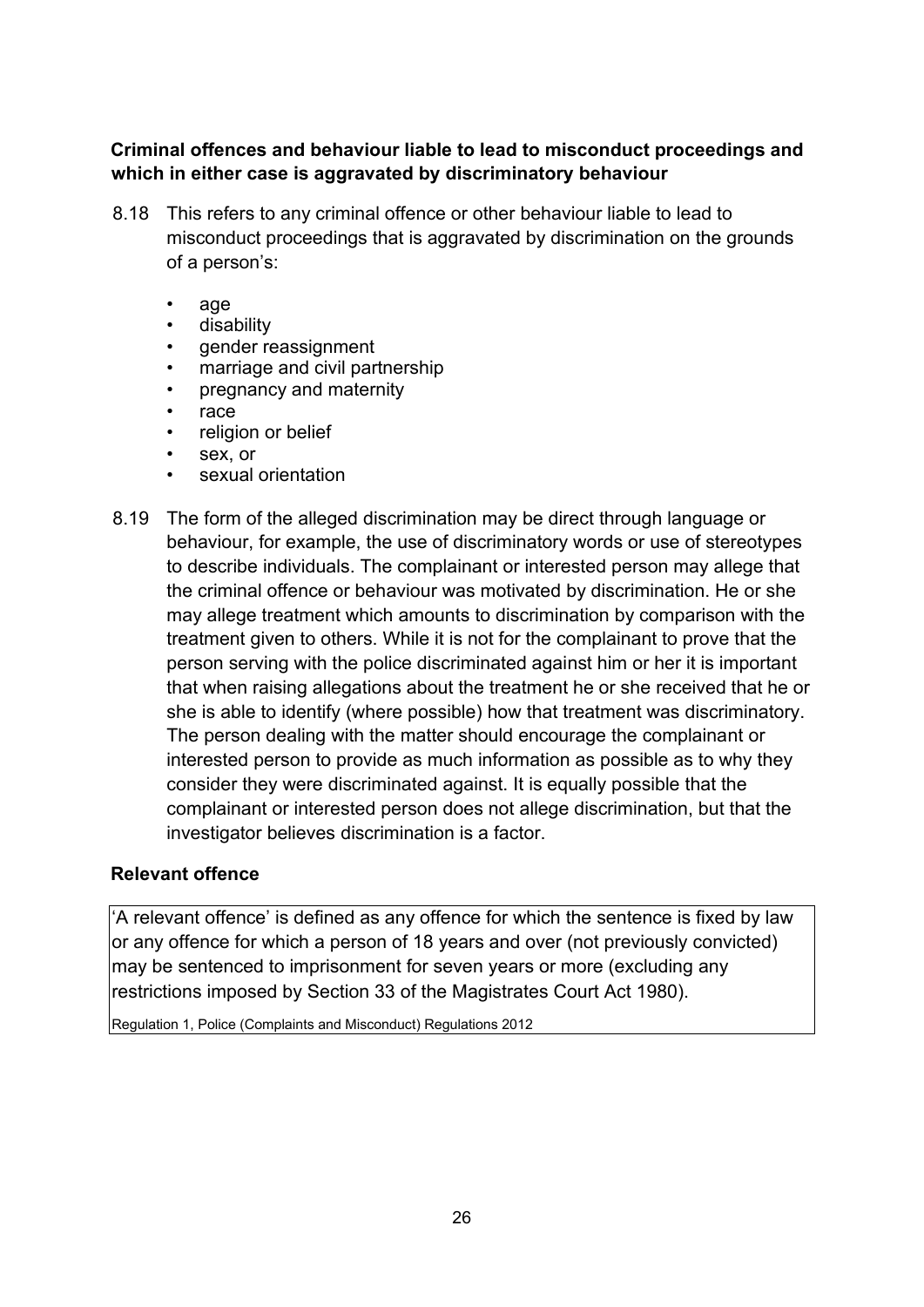# **Annex 2 – Counterpart provisions in the PRA and Police Regulations and the NCA Regulations**

The following table provides the equivalent provisions in the *Police Reform Act 2002* (immediately prior to amendments made by the *Policing and Crime Act 2017*, which commenced on 1 February 2020), and associated regulations for each of the NCA Regulations to assist with applying the IOPC Statutory Guidance in practice.

| <b>NCA Regulation</b>                                                            | <b>Counterpart provision</b>                                                                                                                                                                                                                                                                                     |
|----------------------------------------------------------------------------------|------------------------------------------------------------------------------------------------------------------------------------------------------------------------------------------------------------------------------------------------------------------------------------------------------------------|
| 1. Citation commencement and extent                                              | n/a                                                                                                                                                                                                                                                                                                              |
| 2. Interpretation                                                                | Regulation 1, Police (Complaints and<br>Misconduct) Regulations 2012 and<br>Section 29, PRA                                                                                                                                                                                                                      |
| 3. Revocation and transitional provisions                                        | n/a                                                                                                                                                                                                                                                                                                              |
| 4. Application: general                                                          | Section 12, PRA                                                                                                                                                                                                                                                                                                  |
| 5. Application of the 2002 Act                                                   | Applies sections:<br>9 (the Independent Police<br>Complaints Commission),<br>19 (use of investigatory powers by<br>or on behalf of the Commission),<br>22 (power of the Commission to<br>issue guidance),<br>24 (consultation on regulations),<br>regulations made under section 27<br>and Schedule 2 of the PRA |
| 6. General functions of the Commission<br>under these Regulations                | PRA, Section 10                                                                                                                                                                                                                                                                                                  |
| 7. Reports to the Secretary of State                                             | PRA, Section 11                                                                                                                                                                                                                                                                                                  |
| 8. Complaints, matters and persons to which<br>these Regulations apply           | PRA, Sections 12 and 29                                                                                                                                                                                                                                                                                          |
| 9. General duties of the Permanent<br>Secretary, Director General and Inspectors | PRA, Section 15                                                                                                                                                                                                                                                                                                  |
| 10. Payment for assistance with<br>investigations                                | PRA, Section 16                                                                                                                                                                                                                                                                                                  |
| 11. Provision of information to the<br>Commission                                | PRA, Section 17                                                                                                                                                                                                                                                                                                  |
| 12. Inspection of premises on behalf of the<br>Commission                        | PRA, Section 18                                                                                                                                                                                                                                                                                                  |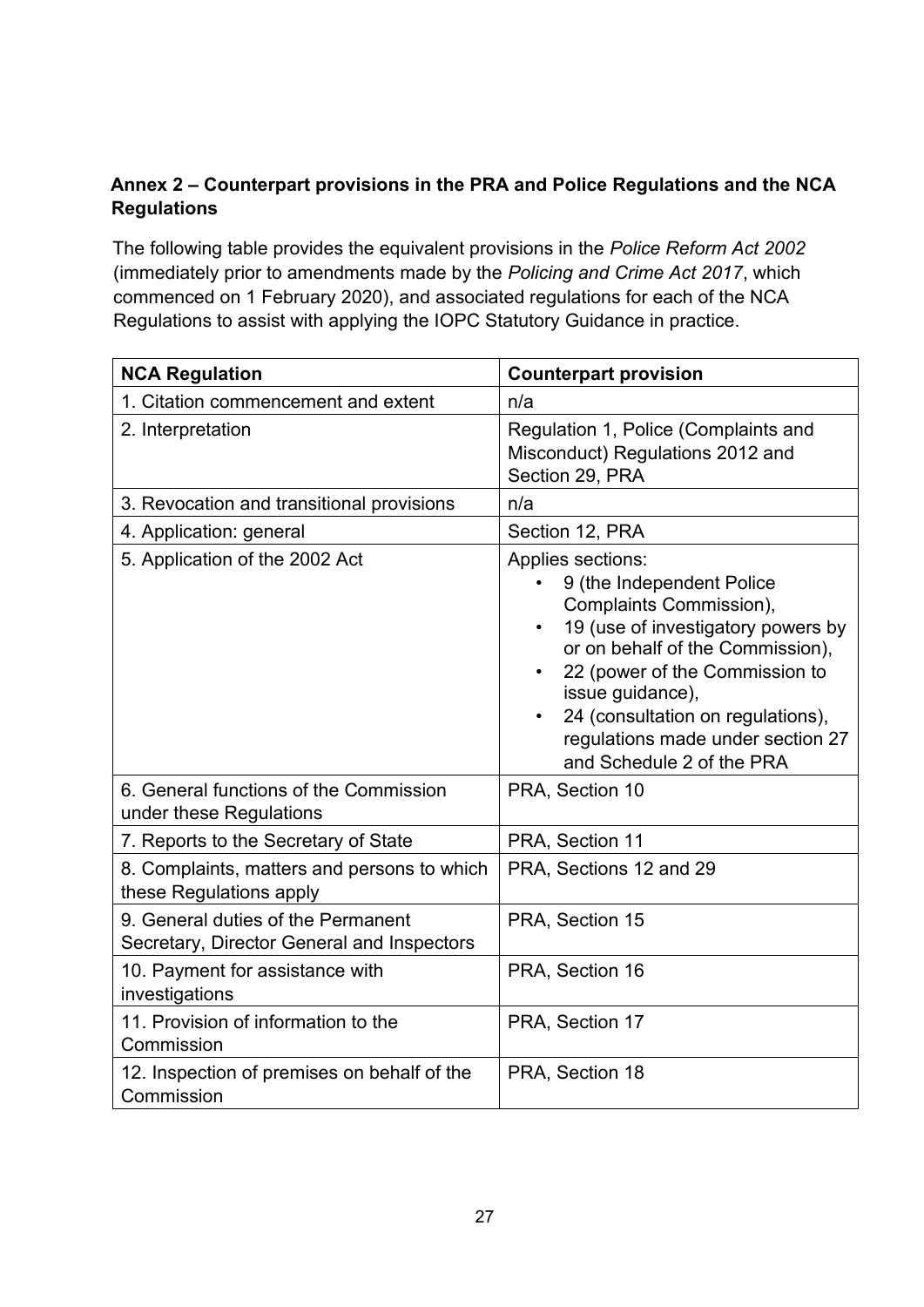| 13. Duty to keep the complainant informed                                                                      | PRA, Section 20                                                                                  |
|----------------------------------------------------------------------------------------------------------------|--------------------------------------------------------------------------------------------------|
| 14. Duty to provide information for other<br>persons                                                           | PRA, Section 21 and regulation 12-13,<br>Police (Complaints and Misconduct)<br>Regulations 2012  |
| 15. Manner in which duties to provide<br>information are to be performed                                       | Regulation 12 Police (Complaints and<br>Misconduct) Regulations 2012                             |
| 16. Exceptions to the duty to keep the<br>complainant informed and to provide<br>information for other persons | Regulation 13 Police (Complaints and<br><b>Misconduct) Regulations 2012</b>                      |
| 17. Duties to preserve evidence relating to<br>complaints                                                      | PRA, Schedule 3 para 1                                                                           |
| 18. Initial handling and recording of<br>complaints                                                            | PRA, Schedule 3 para 2                                                                           |
| 19. Copies of complaints, etc                                                                                  | Regulation 15, Police (Complaints and<br><b>Misconduct) Regulations 2012</b>                     |
| 20. Recording of complaints                                                                                    | Regulation 3, Police (Complaints and<br><b>Misconduct) Regulations 2012</b>                      |
| 21. Failures to notify or record a complaint                                                                   | PRA, Schedule 3 para 3                                                                           |
| 22. Reference of complaints to the<br>Commission                                                               | PRA, Schedule 3 para 4 & reg 4, Police<br>(Complaints and Misconduct)<br><b>Regulations 2012</b> |
| 23. Duties of the Commission on references<br>under regulation 22                                              | PRA, Schedule 3 para 5                                                                           |
| 24. Handling of complaints by the<br>appropriate authority                                                     | PRA, Schedule 3 para 6                                                                           |
| 25. Disapplication of requirements of these<br>Regulations                                                     | PRA, Schedule 3 para 7 & regulation 5,<br>Police (Complaints and Misconduct)<br>Regulations 2012 |
| 26. Local resolution of complaints                                                                             | PRA, Schedule 3 para 8 & regulation 6,<br>Police (Complaints and Misconduct)<br>Regulations 2012 |
| 27. Appeals relating to complaints dealt with<br>other than by investigation                                   | PRA, Schedule 3 para 8A                                                                          |
| 28. Conduct matters arising in civil<br>proceedings                                                            | PRA, Schedule 3 para 10                                                                          |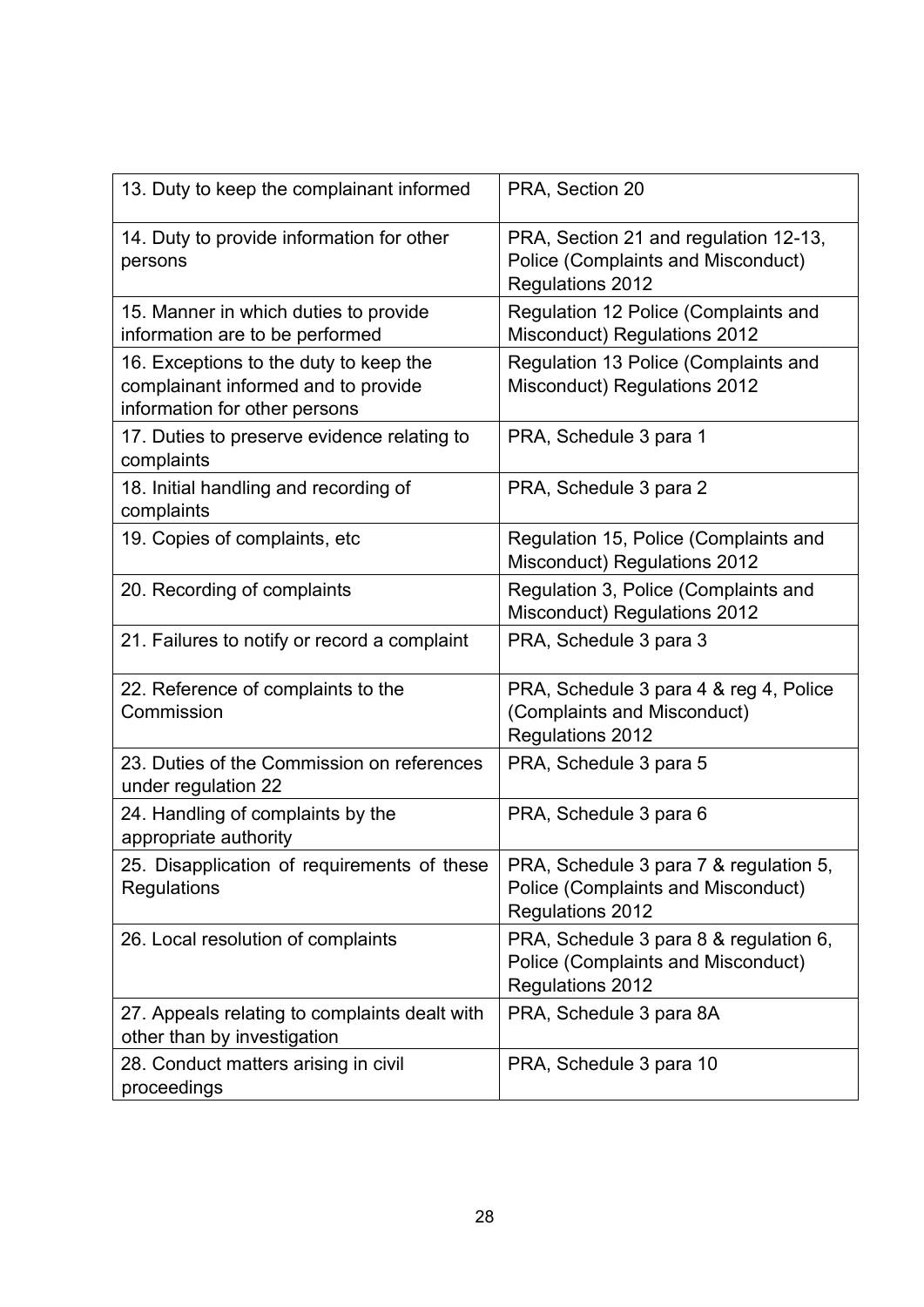| 29. Recording etc of conduct matters in<br>other cases                   | PRA, Schedule 3 para 11 & regulation 7,<br><b>Police (Complaints and Misconduct)</b><br><b>Regulations 2012</b>               |
|--------------------------------------------------------------------------|-------------------------------------------------------------------------------------------------------------------------------|
| 30. Conduct matters not required to be<br>recorded                       | Regulation 7(2) and (3), Police<br>(Complaints and Misconduct)<br>Regulations 2012, PRA Schedule 3 para<br>10(4A) and 11(3B), |
| 31. Duties to preserve evidence relating to<br>conduct matters           | PRA, Schedule 3 para 12                                                                                                       |
| 32. Reference of conduct matters to the<br>Commission                    | PRA, Schedule 3, para 13 & regulation<br>7(4) & (5), Police (Complaints and<br><b>Misconduct) Regulations 2012</b>            |
| 33. Duties of the Commission on references<br>under regulation 28        | PRA, Schedule 3, para 14                                                                                                      |
| 34. Duty to record DSI matters                                           | PRA, Schedule 3, para 14A                                                                                                     |
| 35. Duty to preserve evidence relating to<br><b>DSI matters</b>          | PRA, Schedule 3, para 14B                                                                                                     |
| 36. Reference of DSI matters to the<br>Commission                        | PRA, Schedule 3, para 14C and<br>regulation 8, Police (Complaints and<br><b>Misconduct) Regulations 2012</b>                  |
| 37. Duties of Commission on references<br>under regulation 36            | PRA, Schedule 3, para 14D                                                                                                     |
| 38. Power of the Commission to determine<br>the form of an investigation | PRA, Schedule 3, para 15                                                                                                      |
| 39. Appointment of persons to carry out<br>investigation                 | Regulation 24, Police (Complaints and<br><b>Misconduct) Regulations 2012</b>                                                  |
| 40. Withdrawn complaints                                                 | Regulation 21, Police (Complaints and<br><b>Misconduct) Regulations 2012</b>                                                  |
| 41. Investigations by the appropriate<br>authority on its own behalf     | PRA, Schedule 3, para 16                                                                                                      |
| 42. Investigations supervised by the<br>Commission                       | PRA, Schedule 3, para 17, regulation 9<br>Police (Complaints and Misconduct)<br>Regulations 2012                              |
| 43. Investigations managed by the<br>Commission                          | PRA, Schedule 3, para 18                                                                                                      |
| 44. Investigations by the Commission itself                              | PRA, Schedule 3, para 19                                                                                                      |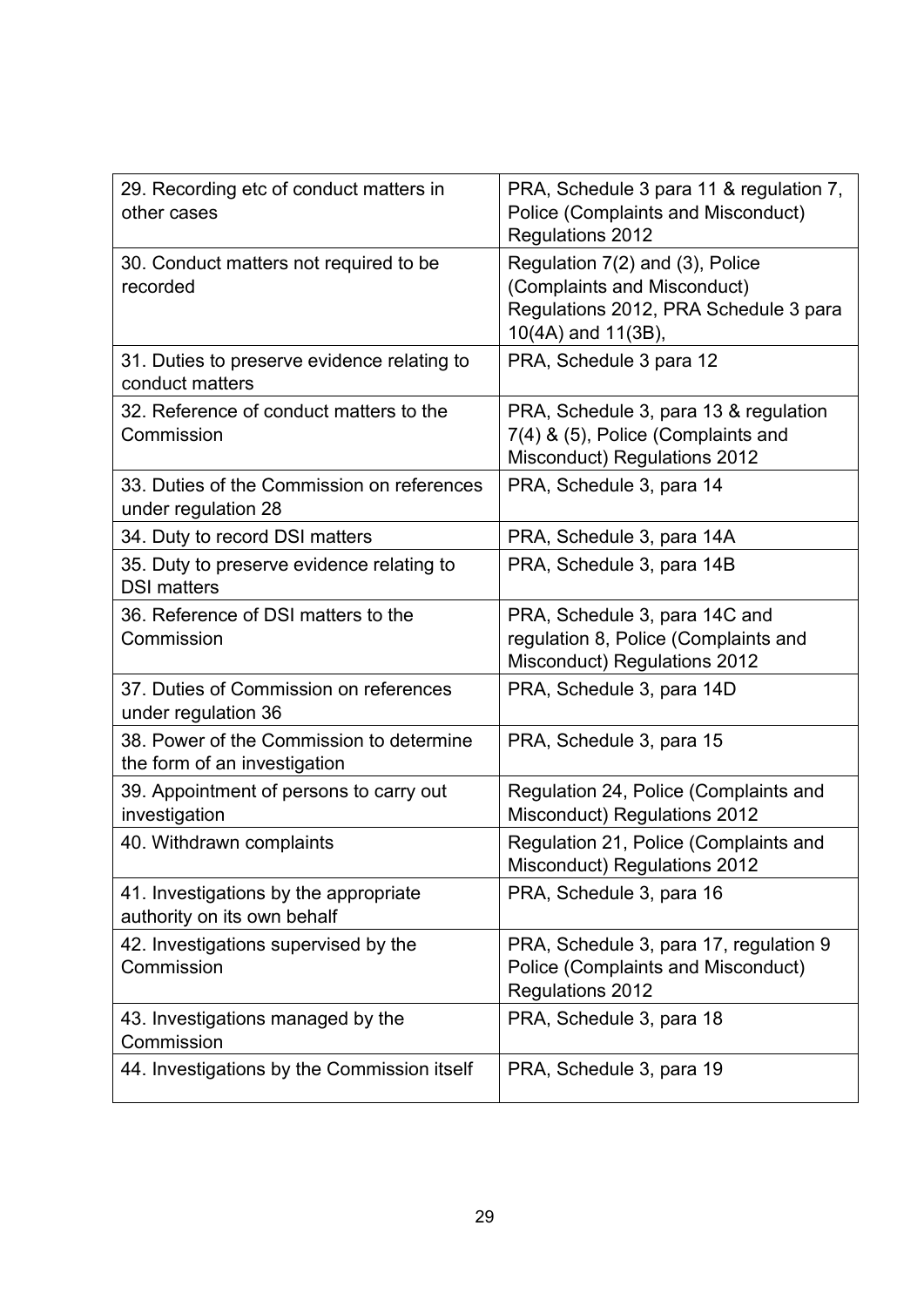| 45. Combining and splitting investigations                                                  | Regulation 25, Police (Complaints and<br><b>Misconduct) Regulations 2012</b>                                    |
|---------------------------------------------------------------------------------------------|-----------------------------------------------------------------------------------------------------------------|
| 46. Relinquishing the Commission's<br>supervision or management of an<br>investigation      | Regulation 26 Police (Complaints and<br><b>Misconduct) Regulations 2012</b>                                     |
| 47. Circumstances in which an investigation<br>or other procedure may be suspended          | Regulation 22, Police (Complaints and<br><b>Misconduct) Regulations 2012</b>                                    |
| 48. Resumption of investigation after criminal<br>proceedings                               | Regulation 23, Police (Complaints and<br><b>Misconduct) Regulations 2012</b>                                    |
| 49. Special procedure: assessment of<br>seriousness of conduct under investigation          | PRA, Schedule 3, para 19B, regulation<br>16 & 18, Police (Complaints and<br><b>Misconduct) Regulations 2012</b> |
| 50. Duty to consider submissions from<br>person whose conduct is being investigated         | PRA, Schedule 3, para 19C                                                                                       |
| 51. Interview of person whose conduct is<br>being investigated                              | PRA, Schedule 3, para 19D, regulation<br>19, Police (Complaints and Misconduct)<br><b>Regulations 2012</b>      |
| 52. Duty to provide certain information to<br>appropriate authority                         | PRA, Schedule 3, para 19E                                                                                       |
| 53. NCA friend                                                                              | Regulation 17 Police (Complaints and<br><b>Misconduct) Regulations 2012</b>                                     |
| 54. Interview of the Director General or an<br>NCA officer during certain investigations    | PRA, Schedule 3, para 19F, regulation<br>1&2 Police (Complaints and Conduct)<br><b>Regulations 2013</b>         |
| 55. Restrictions on proceedings pending the<br>conclusion of an investigation               | PRA, Schedule 3, para 20                                                                                        |
| 56. Accelerated procedure in special cases                                                  | PRA, Schedule 3, para 20A                                                                                       |
| 57. Investigations managed or carried out by<br>Commission: action by appropriate authority | PRA, Schedule 3, para 20B                                                                                       |
| 58. and 59 Investigations managed or<br>carried out by Commission: action by<br>Commission  | PRA, Schedule 3, para 20C and 20D                                                                               |
| 60. and 61 Other investigations: action by<br>appropriate authority                         | PRA, Schedule 3, para 20E and 20F                                                                               |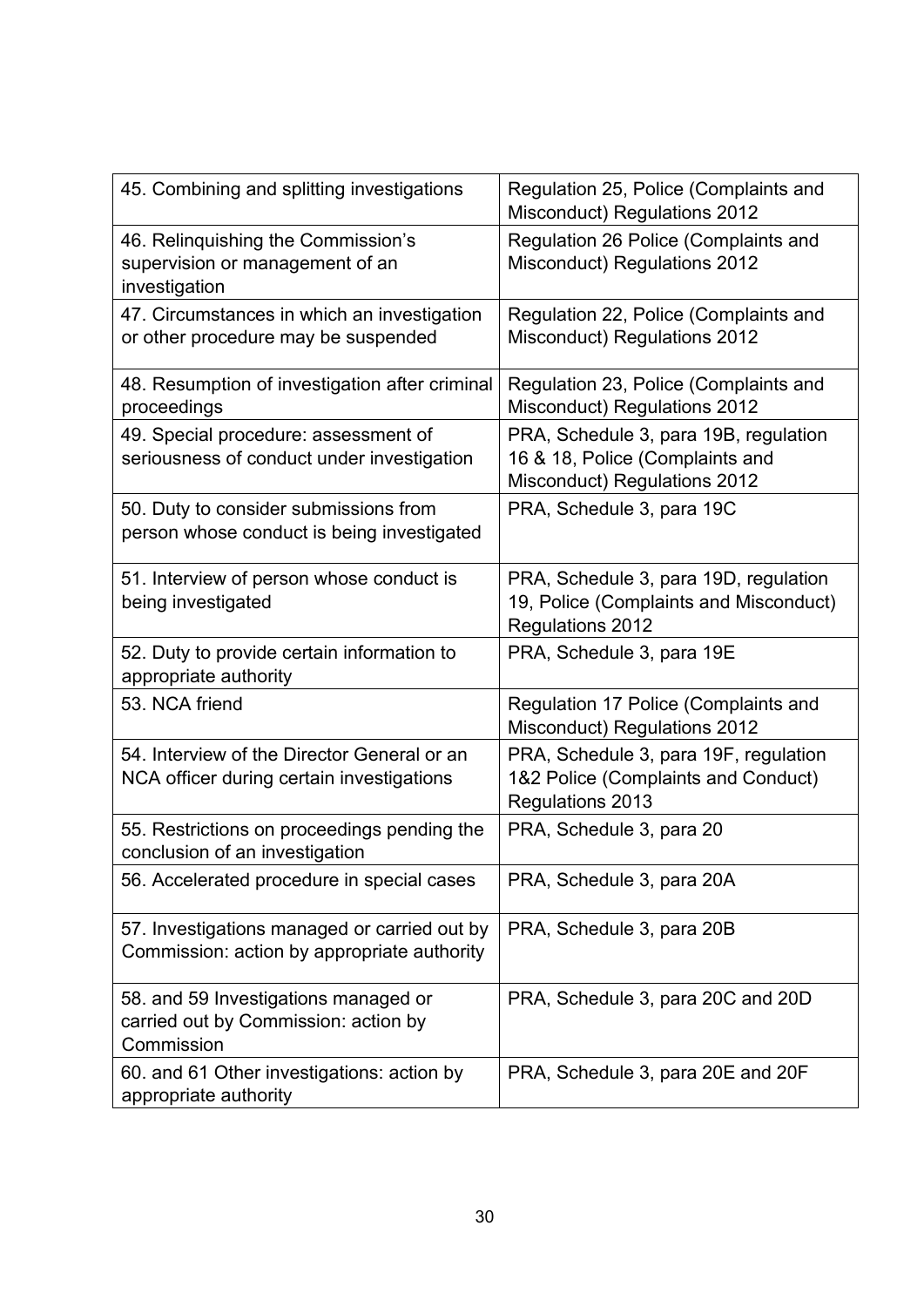| 62. and 63 Special cases:<br>recommendation or direction of Commission                                                                  | PRA, Schedule 3, para 20H and 20I                                                                     |
|-----------------------------------------------------------------------------------------------------------------------------------------|-------------------------------------------------------------------------------------------------------|
| 64. Power to discontinue an investigation                                                                                               | PRA, Schedule 3, para 21 and regulation<br>10, Police (Complaints and Misconduct)<br>Regulations 2012 |
| 65. Procedure where conduct matter is<br>revealed during investigation of DSI matter                                                    | PRA Schedule 3, para 21A                                                                              |
| 66. Final reports on investigations:<br>complaints, conduct matters and certain DSI<br>matters                                          | PRA Schedule 3, para 22, regulation 20<br>Police (Complaints and Misconduct)<br>Regulations 2012      |
| 67. Action by the Commission in response to<br>an investigation report under regulation 66                                              | PRA Schedule 3, para 23                                                                               |
| 68. Action by the appropriate authority in<br>response to an investigation report under<br>regulation 66                                | PRA Schedule 3, para 24                                                                               |
| 69. Final reports on investigations: other<br><b>DSI matters</b>                                                                        | PRA Schedule 3, para 24A                                                                              |
| 70. Action by the Commission in response to<br>an investigation report under regulation 69                                              | PRA Schedule 3, para 24B & 24C                                                                        |
| 71. Appeals with respect to an investigation                                                                                            | PRA Schedule 3, para 25                                                                               |
| 72. Reviews and re-investigations following<br>an appeal                                                                                | PRA Schedule 3, para 26                                                                               |
| 73. Duties with respect to disciplinary<br>proceedings                                                                                  | PRA Schedule 3, para 27                                                                               |
| for<br>complainant<br>74.<br>Information<br>disciplinary proceedings                                                                    | about   PRA Schedule 3, para 28                                                                       |
| 75. Complaints or conduct matters<br>concerning a person who has subsequently<br>ceased to be the Director General or an NCA<br>officer | Regulation 27, Police (Complaints and<br><b>Misconduct) Regulations 2012</b>                          |
| 76. Complaints or conduct matters<br>concerning a person whose identity is<br>unascertained                                             | Regulation 28, Police (Complaints and<br><b>Misconduct) Regulations 2012</b>                          |
| 77. Notification of actions and decisions                                                                                               | Regulation 29, Police (Complaints and<br><b>Misconduct) Regulations 2012</b>                          |